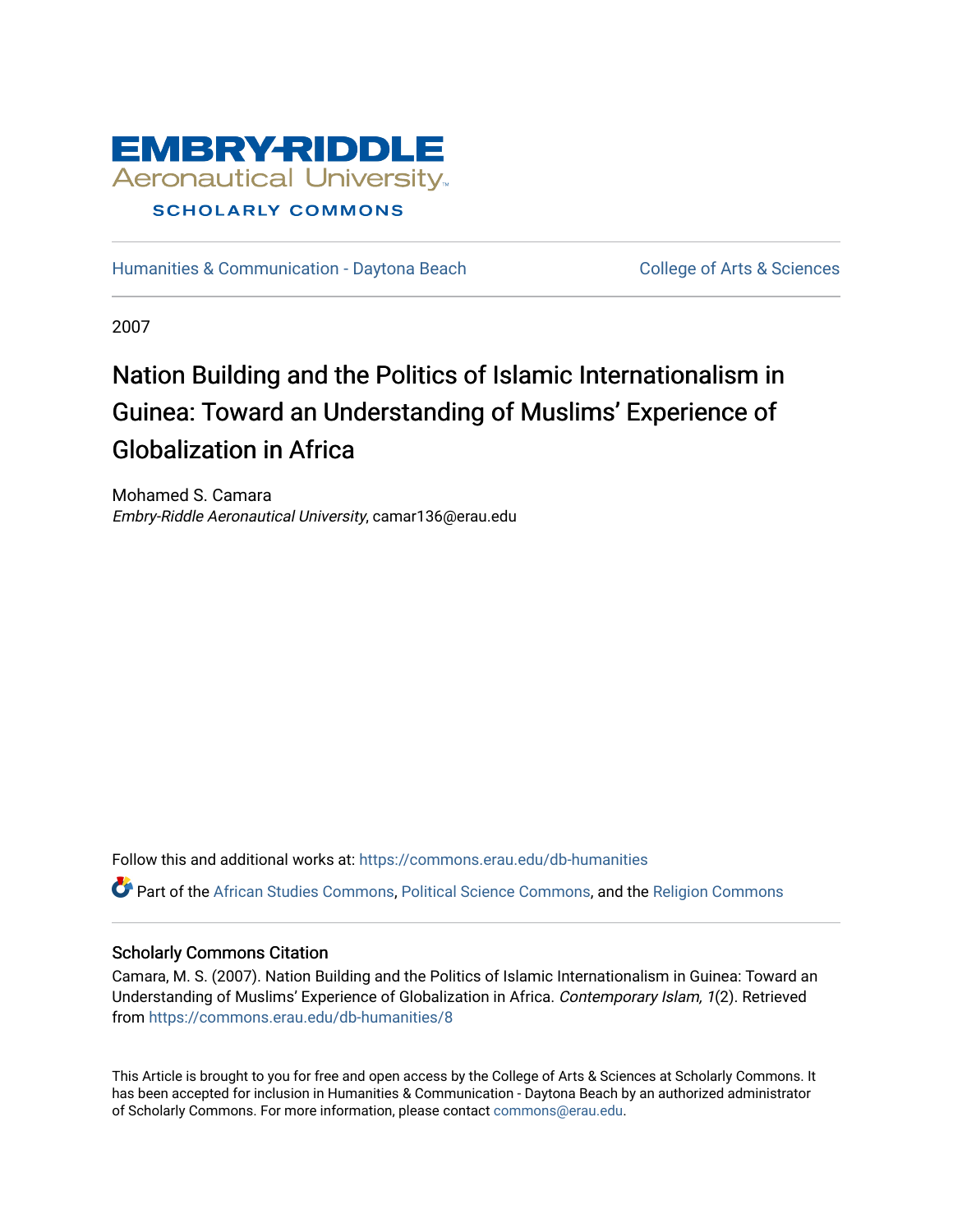# **Nation Building and the Politics of Islamic Internationalism in Guinea: Toward an Understanding of Muslims' Experience of Globalization in Africa**

### *Abstract*

*This article discusses the historical role of Islam in the political evolution of Guinea in the broader context of Muslims' experience of nation/state building and globalization in Africa. This role is examined on the premise that Islam is one of the major globalizing forces (more in the body of the paper on this idea of Islam as a globalizing force) responsible for the formation of what experts have conceptualized as Africa's "triple heritage" or the juncture of African traditional values, Islamic influence, and the legacy of Western colonialism.*

*The article examines Islam's role in the creation of cultural identities, territorial polities, and complex regional and trans-continental networks of trade and scholarship in pre-colonial West Africa; the formation of fronts of resistance to European colonial conquest and occupation; and the mobilization of new nationalist forces which sparked the national liberation struggle of the 1940s and 50s in the region.*

*The discussion of key concepts such as nationalism, nation/state building, internationalism, and globalization exposes the limited applicability of existing theories to the African experience by highlighting the complexity of post-colonial cultural reconstruction and nation building on the continent.*

*From this perspective, the article focuses upon the political and ideological contradictions having marked the relations of the regime of the Parti Démocratique de Guinée (PDG) under President Ahmed Sékou Touré and conservative Guinean Muslim circles in the early years of independence, due in part to Touré's Marxist and socialist leanings of the time.*

*Also comprehensively discussed is this regime's subsequent ideological incorporation and diplomatic use of Islam in an effort to curb anti-PDG opposition at home and abroad and to free itself from isolation by the West. Hence, President Touré's successful policy of "offensive diplomatique" geared primarily toward Arab and Muslim nations and organizations but also, though somewhat indirectly, toward Western powers, serves as an example of the dynamics of Islamic internationalism in Cold War global affairs.* 

*Past experiences of party-centered and state-controlled regimentation of religious organizations under Touré's state-party regime is compared to the current trend of self-decentralization and selfinternationalization of Islamic forces in light of the challenges of religious radicalism and post-Cold War politics in Africa.*

## **Introduction**

This article examines the role of Islam in Guinea's experience of nation building and international alliance building from the perspective of Africa's "triple heritage" (Mazrui 1986) (i.e. the juncture of African traditions, Islamic influence, and the legacy of western colonialism) and in the context of the Cold War world order under which post-colonial Africa struggled to find a fitting place. Additionally, the article extends the examination to the post-Cold War experience of globalization increasingly characterized by a shift from the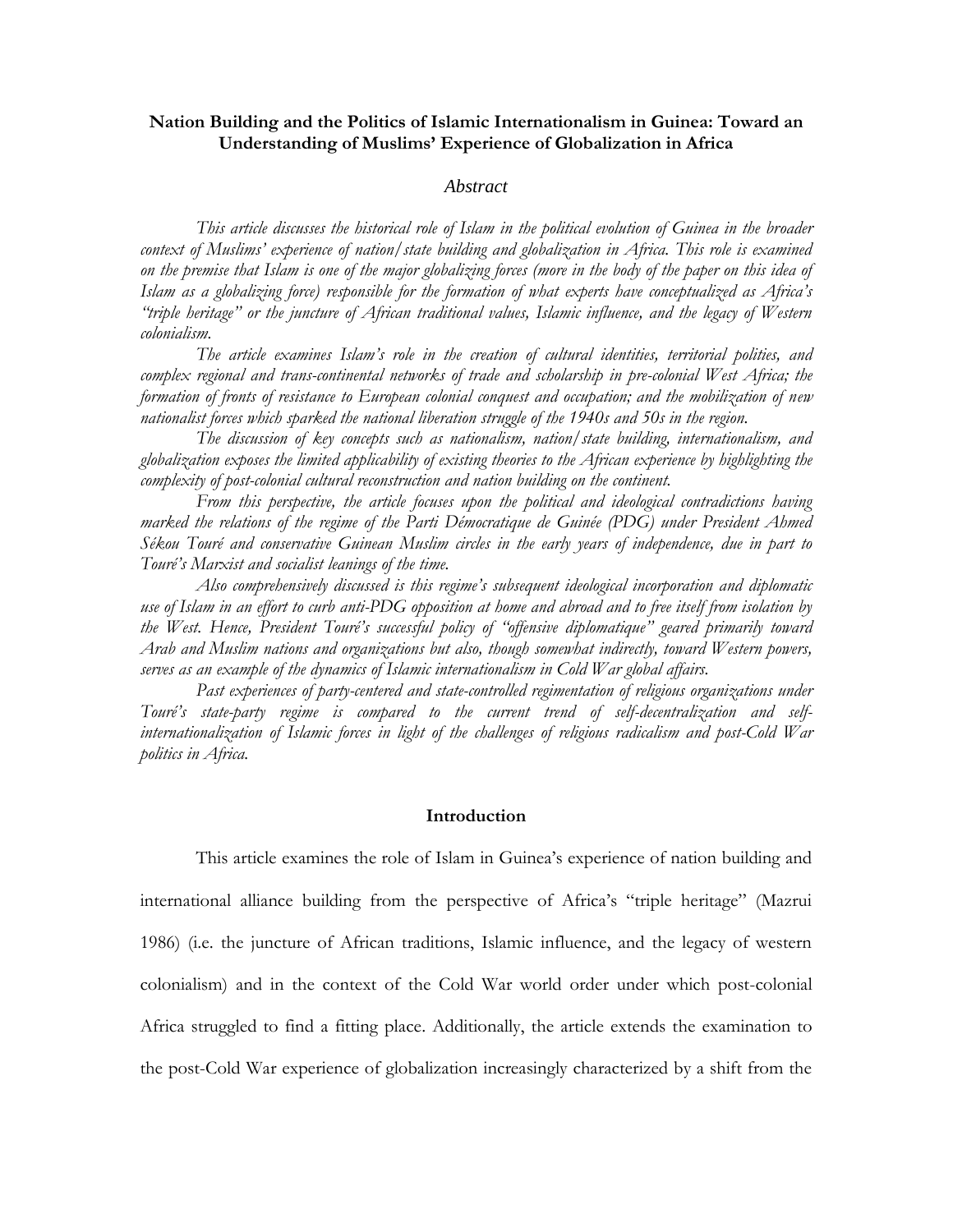hegemony of the nation-state apparatus to the deepening of the porosity of national boundaries under the aggressive offensive of transnational forces.

The discussion evolves from a threefold premise. First, Africa is a place where forces of globalization have been clashing with one another for over a millennium inducing, in the course of history, far-reaching disturbance in the continent's indigenous systems. Second, as one of those forces of globalization, Islam penetrated Africa in a wide variety of ways, in many cases resulting in a relatively balanced symbiosis between endogenous and Islamic values. Third, the role of Islam in Africa's struggle for sovereignty and nation building makes Muslim Africa a particularly informative case in the debate on Muslims' experience of globalization.

As a working concept, "nation building" is, in this study, equated with "statecraft" based on the fact that in post-colonial Africa, nation building has, in many regards, meant the development of a sense of legitimacy measurable by the degree of political loyalty that the state elicits from those under its institutional rule, thus making members of a highly cosmopolitan society citizens of an entity called the nation-state.

Because "contemporary state formation in Africa has been mediated through the intrusive erection of the colonial state by European occupants," as Young and Turner put it (Young 1985: 7), and because many existing theories place African nation building in the general framework of European perception of nationalism, one can argue that the theories apply only partially to the political-cultural experience of Africans. Some of them apply more narrowly to the immediate post-World War II national liberation struggle which has lost much of its significance to ethnic conflicts and civil wars over the decades.

Thus, the extent to which William Pfaff's theory that "Nationalism is connected with the absence as well as the existence of nations" (Pfaff 1993: 41) applies to the African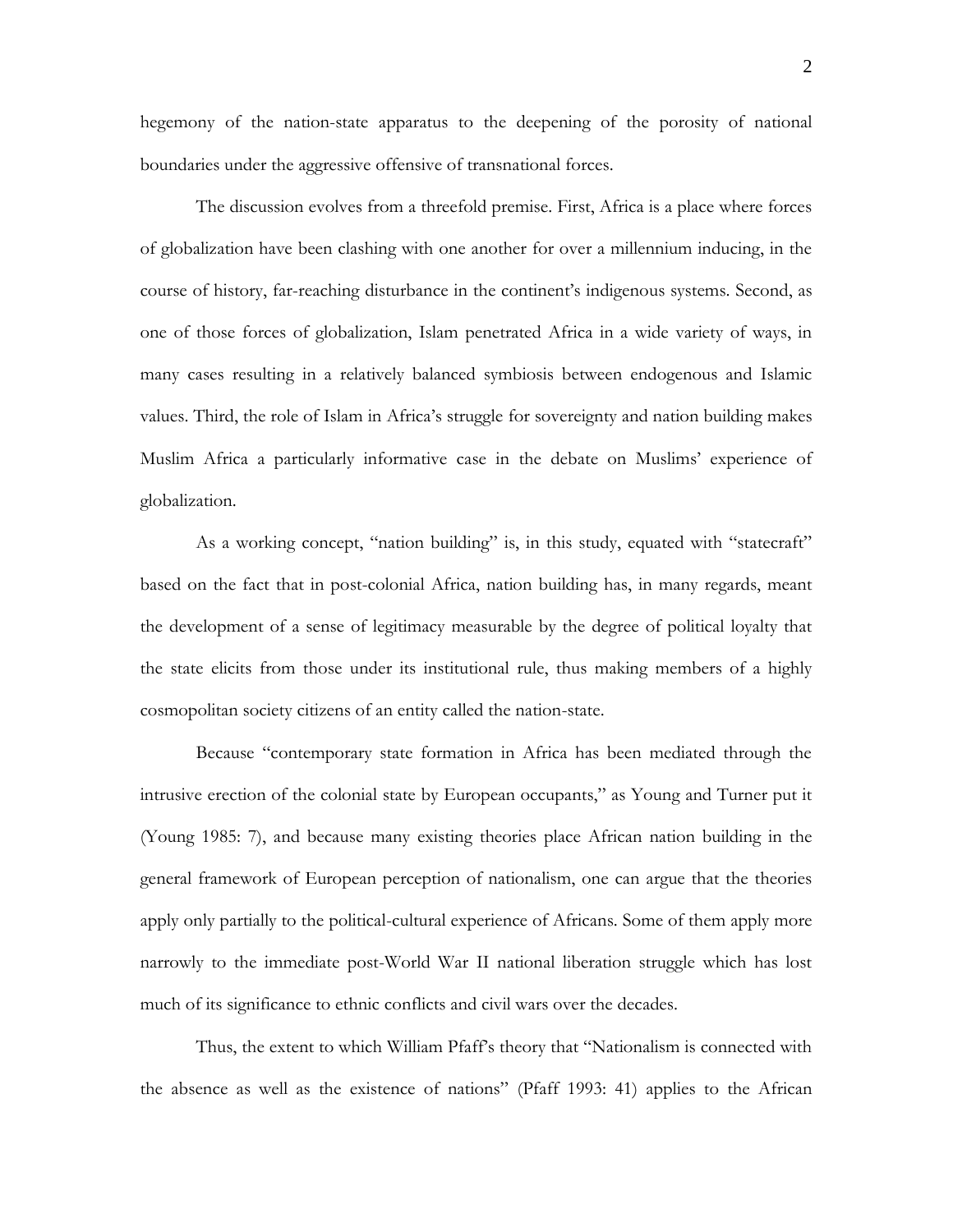experience depends upon how one interprets the argument that nationalism in Africa has been connected with the absence of nations while in modern Western Europe it has been essentially connected with the existence of nations.

The same conceptual ambivalence goes for Gellner's argument that nationalism constitutes a theory of political legitimacy in which the coincidence of the territorial state and ethnic boundaries is necessary and that a homogeneous superior culture is indispensable for the birthing of integrative citizenship (Cottam 2001: 8-10). Rupert Emerson's definition of the nation as "a community of people who feel they belong together in the double sense that they share deeply significant elements of a common heritage and that they have a common destiny in the future" (quoted in Cottam 2001: 2) may be one of the examples of a serious conceptualization strategy of nationalism and nationhood, as some see it. Yet, in many respects, it, too, fits only obliquely African nation building.

Finally, if nothing else, the theory that "A state is a nation state when people identify with the territorial unit organized as a political entity, that is, a nation, more strongly than with any other politically relevant identity group (racial, ethnic, etc.), and they give the nation primary loyalty" (Cottam 2001: 2) may help to explain the fragility of the African nationstate. This fragility is chiefly imputable to the fact that most post-colonial African polities are a legacy of the colonial partition of the continent making the transfer of loyalty from the natural comfort zone of kinship to an artificial national state often occasional and uncertain.

In the final analysis, the historical particularities of the colonization and decolonization of Africa and the strong ethnic self-consciousness of African societies represent serious intervening variables largely responsible for the pervasive ambivalence with which the African nation-state emerged, and due to which many view it as a myth that can show a semblance of reality only when considered from the perspective of contemporary statecraft,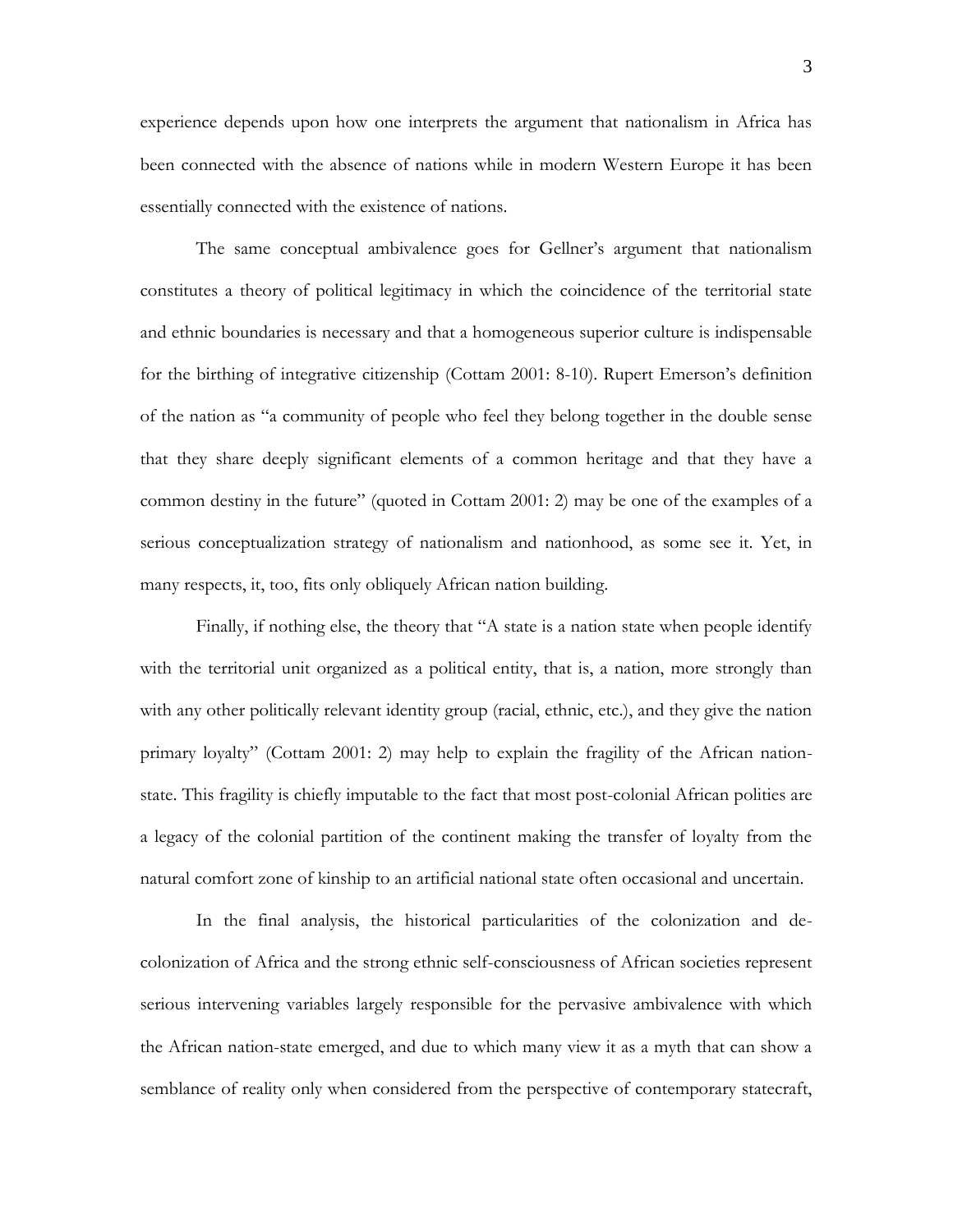itself a pervasive legacy of European colonialism.

This is perhaps what Edem Kodjo means when he indicates that the post-colonial African state lives by and for the outside world: "it is from the outside world that it receives its concepts and ideas…Whereas the truly independent and sovereign state bases its power on endogenous factors, the African state extenuates itself to derive its essence from exogenous factors" (Kodjo 1987: 119-120). Basil Davidson shares Kodjo's pessimism when he argues that the African anti-colonial forces and their leaders remain the nationalists without nations they were prior to independence (Davidson 1978: 304). Davidson insists that the magnitude of these little-anticipated challenges soon made many honest hardworking leaders aware of a built-in failure of proto-colonial institutions.

With the emergence of new doctrines of world order at the end of the Cold War, the debate on nation building and globalization has raised complex questions not the least of which is whether the two are compatible. The viability of the African nation-states in particular, whose emergence on the ruins of colonial empires was once considered a revolutionary step towards peaceful coexistence, is being challenged by a new trend of globalization conceived as "both an active process of corporate expansion across borders and a structure of cross-border facilities and economic linkages" (Herman 1999).

To truly understand nation building and globalization in post-colonial Africa, whether separately or conjointly, one must take into account Africa's longstanding active involvement in world affairs, for as Michael O. Anda puts it, it is incorrect to view Africa only as a victim of history, a passive recipient of influences and a bystander in global affairs (Anda 2000: 2). In West Africa, this active involvement has resulted in Islam playing a key role in the shaping of the region's societies in the last eight hundred years or so, both as a globalizing force and as a factor of nation building.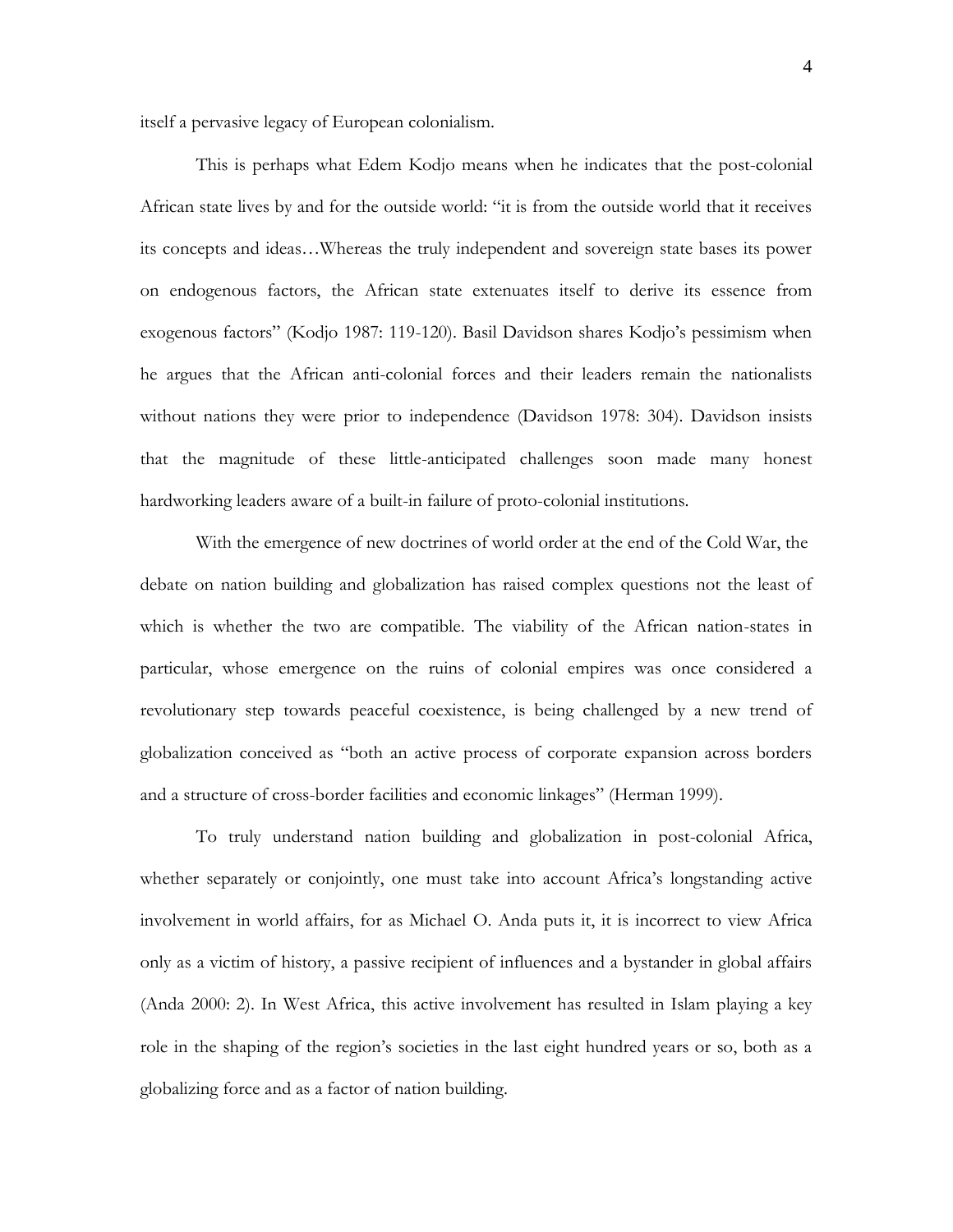The history of Islam in West Africa has been examined from various angles and the present study analyzes a particular aspect of this history along the lines of the works of experts such as Nehemia Levtzion (Levtzion 2000), Ivor Wilks (Wilks 2000), David Robinson (Robinson 2000), Stefan Reichmuch (Reichmuch 2000), Knut S. Vikor (Vikor 2000), and Lamin Sanneh (Sanneh 2000) who discuss in depth the role of Islam in the construction of Afro-Muslim identities, between the eleventh and the nineteenth centuries, in the western portion of the *bilad es-Sudan* through trade, scholarship, and diplomacy with North Africa, the Iberian Peninsula, and the Middle East**.** Claude Rivière (Rivière 1971), Lansiné Kaba (Kaba 1974), Jean-Louis Triaud (Triaud 2000), and Ira M. Lapidus (Lapidus 2000) complete the discussion by examining the political and cultural history of Islam in West Africa under French colonial rule.

What made Islam an integral part of Guinea's nationalist and global aspirations? How did the regime of the *Parti Démocratique de Guinée* (PDG) deal with local religious forces (Muslim and Christian alike) opposing its original Marxist-socialist pronouncement? What was Islam's contribution to the regime's political survival and alliance building in the face of its isolation by the West since independence? How has the Islamic dimension of the PDG political philosophy and diplomatic action influenced post-PDG Guinea's national "reconstruction" and international relations?

#### **Islam and the Challenge of Nation Building in Guinean History**

With the introduction of Islam in the late eleventh century, a succession of events contributed to the opening of Western Africa to the wider Muslim world, including the Islamization of rulers of the Mande Empire one of whom, Mansa Musa (r. 1307-1332), was given the ceremonial title of Caliph of Islam in the western *bilad es-Sudan* during his legendary pilgrimage to Mecca. From this point onward, as J. C. Froelich points out, the convergence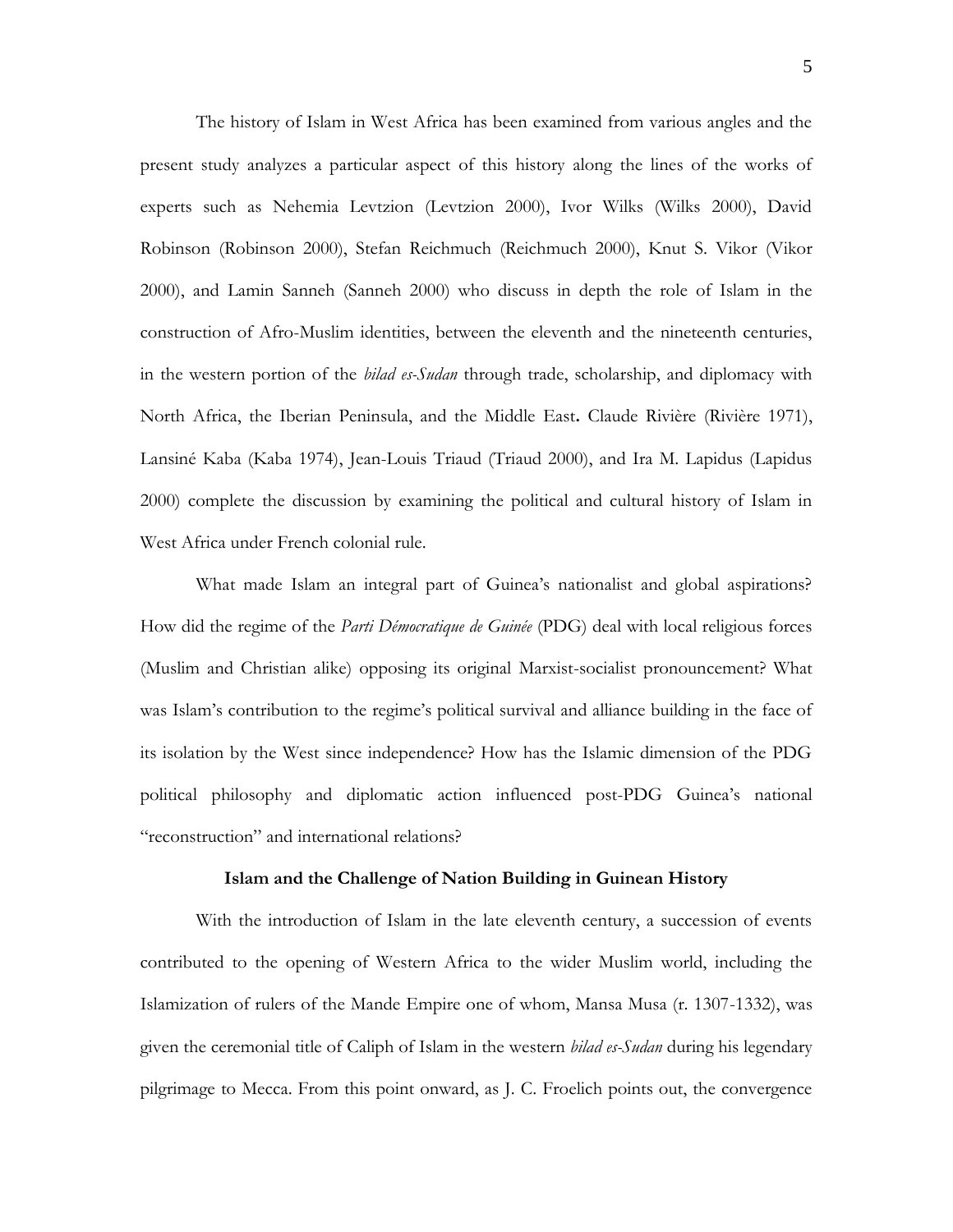of scholarship, commerce, and politics enabled Berber, Moor, Marka and Arab proselytizers to gather fellowship among the rulers and the populace of Western Sudan (Froelich 1962).

In the seventeenth century, Islamization in the Mande region was closely tied to the matrimonial alliances among Mande Mori families, as well as their religious alliance with prominent Mauritanian clerics. Further west, the Futa Jallon became, in the late seventeenthearly eighteenth centuries, another theater of zealous Islamization by ethnic Fulani nomads and semi-nomads spreading from Futa Maasina and, in the late-eighteenth century, by ethnic Torobhe led by the charismatic Cheikh Omar Tall of Futa Toro.

As a result, theocratic states emerged in the Mande and the Futa Jallon where holy men and veneered families established religious sanctuaries, including Kankan (the Islamic metropolis of Upper Guinea), Tuba (founded by the Jakanke cleric El Hajj Salimou Touré), Kula Mawnde and Sagale in the Labé (Futa Jallon), and Dinguiraye from which founder Cheikh Omar Tall expanded the Tijjaniya Sufi order which, according to Claude Rivière (Rivière 1971: 289-295), succeeded fairly easily in supplanting its Qadriyya counterpart in most of the Futa Jallon. These Islamic centers established close ties with Sufi circles in Mauritania, North Africa and Egypt, thus consolidating Islam's global network in this part of the world.

However, as Ira M. Lapidus indicates, "At the very end of the [nineteenth] century European invaders defeated, subordinated, and broke up existing states and imposed their own regimes. Muslim state formation was checked and Muslim peoples became subjects to new European-generated political and economic pressures" (Lapidus 2000: 732). As a matter of general assessment, the clash of these forces of globalization, viewed by some as two opposing systems of imperialism, plunged African societies in general and Muslim Africans in particular into an era of greater political, cultural, economic, and spiritual turmoil. The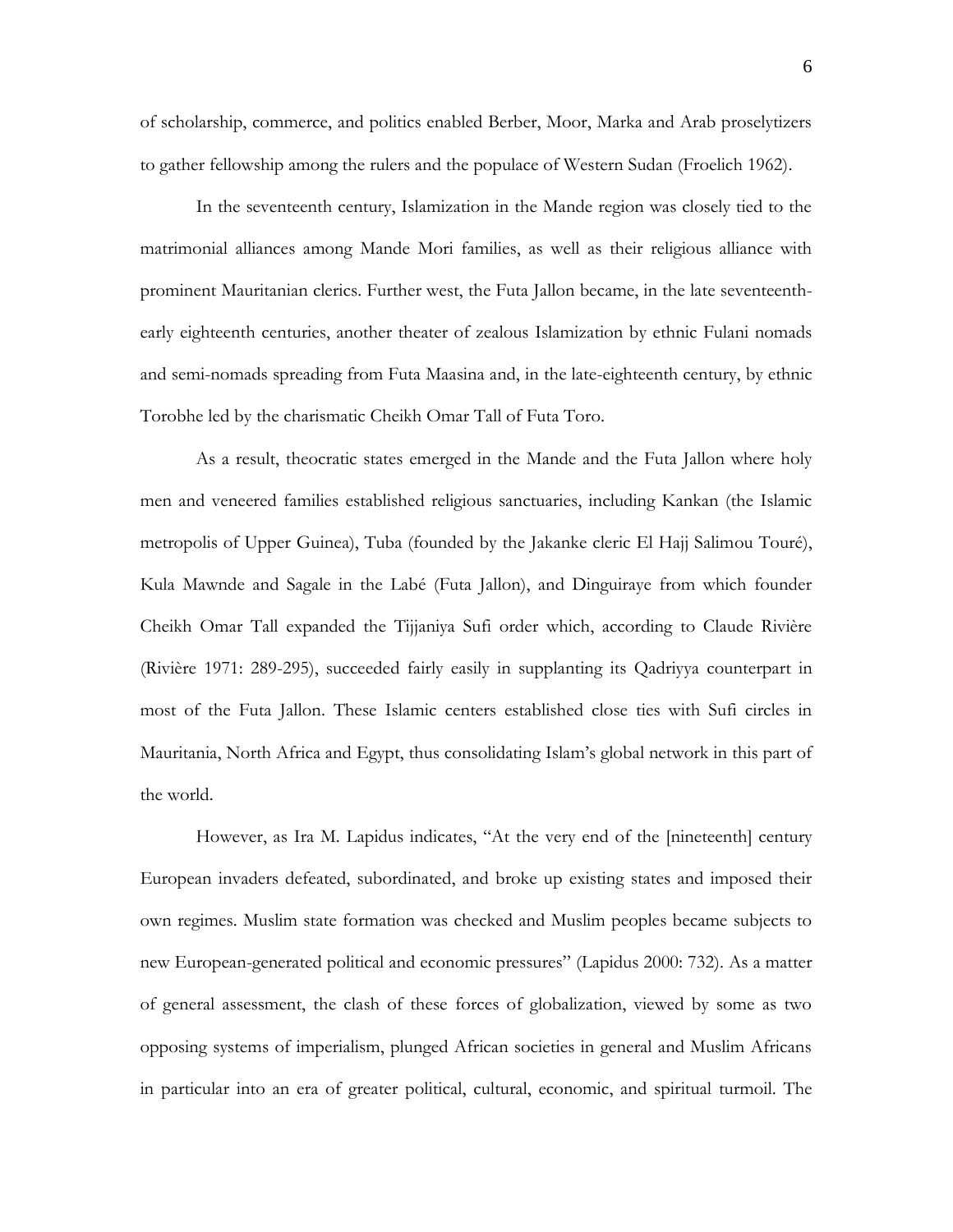ensuing decades of colonial occupation would affect Muslims' experience of national sovereignty and globalization in a number of ways.

Like elsewhere on the continent, the curving out of French Guinea valued neither the ethno-cultural identities of the natives nor their pre-existing religious and political allegiance. Instead, the interests of the colonial powers involved determined exclusively the outcome of what was to be a zigzagging partition of West Africa among the French, British and Portuguese. Hence, the area named the *Rivières du Sud*, which had been attributed to France in June 1882, by a French-British treaty, was declared a colony on October 12 of the same year, and divided into three territories, including French Guinea whose definitive borders, however, would take more time to establish. In July 1887, a French-Portuguese treaty defined the border between French Guinea and Portuguese Guinea; in January 1895, the Guinea-Sierra Leone border was agreed upon by the French and the British; in January 1911, the French administration and the Liberian government ratified an accord defining the Guinea-Liberia border (Rivière 1971: 27; De Benoist 1979: 15-25). In the meantime, in October 1899, a French decree had transferred from French Sudan (modern-day Republic of Mali) the *cercles* of Dinguiraye, Siguiri, Kouroussa, Kankan, Kissidougou and Beyla, roughly a third of the territory of the modern-day Republic of Guinea (Rivière 1971: 27).

Fifty-nine years of administrative juxtaposition failed to prepare the ethnic Mande of these *cercles* to adjust to their uprooting from the traditional *Mandeba* (Greater Mande), or to ease religious tensions between the numerous segments of Guinea's population. So, by the time of independence, the country's ethno-religious entities were far from being culturally integrated. These entities consist of the Muslim Mande of Upper Guinea; the Fulani, Jakanke and Jallonke (Muslim), Basari, Bajaranke, and Koniagui (mainly animist and Christian) of Middle Guinea; the Kisi, Toma, Guerze, Kono, Mano, Lele, Konia (mainly animist and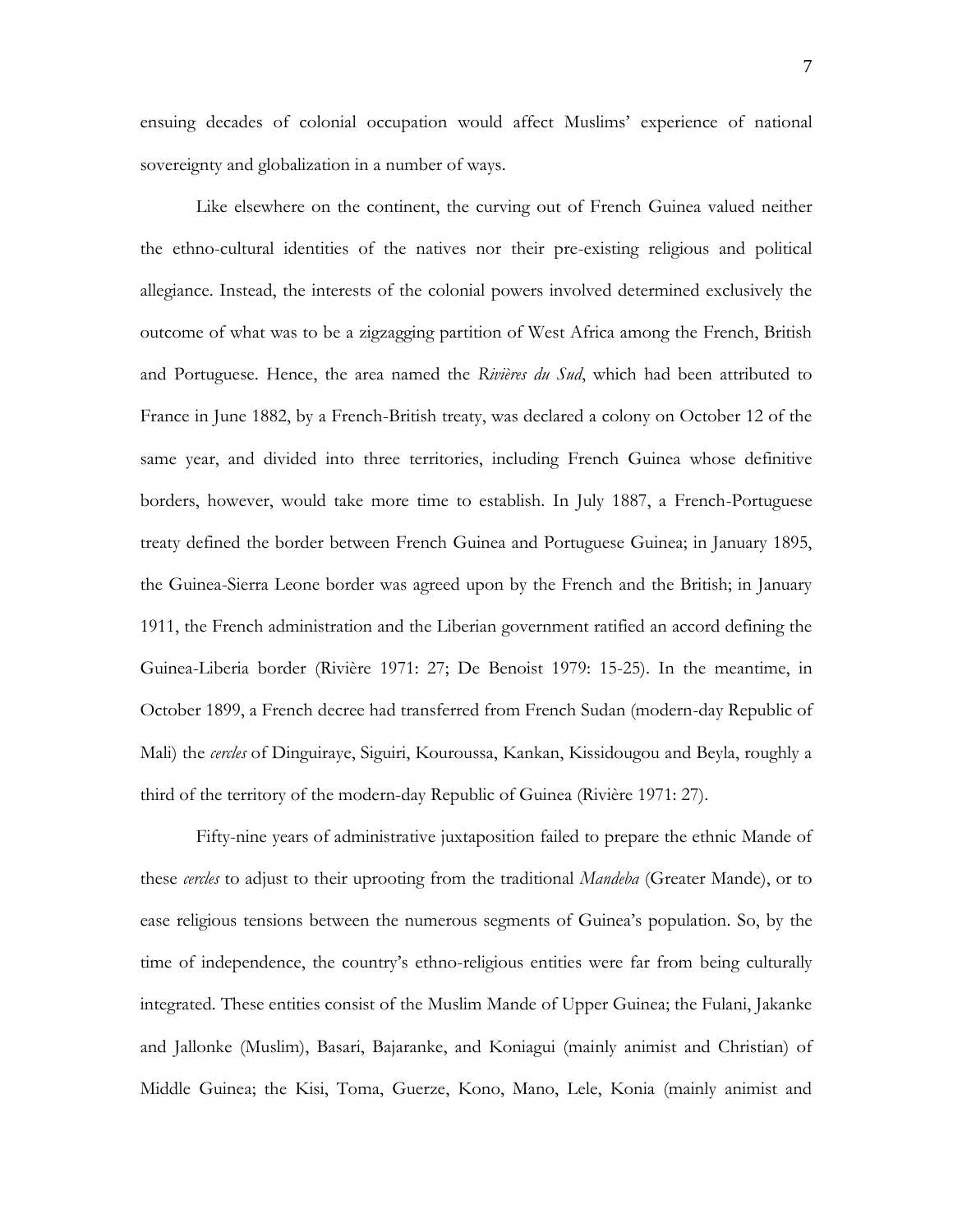Christian) and Tomamaniya (largely Muslim) of Forest Guinea; the Soso, Mende, Nalu, Baga, and Mikhifore (Muslim, Christian and animist) of Lower Guinea. Historically, the relations among some of these ethnic entities had been strained by decades or centuries of cultural frictions, religious prejudice and political tensions.

Claude Rivière explains that after having "pacified" them, French colonialism induced more subversive division and hostility among these ethno-cultural entities forcibly aggregated in the territory of French Guinea. Thus, by transforming traditional chiefs into agents of colonial canton chieftaincy (colonial municipality) and by granting self-serving privileges to displaced groups over larger autochthonous communities, the French administration reinforced ethnic frictions between Nalu and Landuma chiefs, between Fulani feudal lords and Jallonke serfs, between Temne *koroba* (warriors) and Baga of Kalum, and between *métis* of European descent and indigenous Guineans (Rivière 1971: 41).

This colonial policy of "divide-and-rule" weakened Islamic brotherhood causing Muslim leaders of the anti-colonial movement to face internal scissions in their following and betrayal from jealous neighbors. As a result of this cultural trauma, post-colonial nation building has been a struggle for sovereignty under new identities within the arbitrary colonial boundaries. The struggle has been carried on with a variety of means ranging from political mythology to deep-rooted cultural and spiritual values, such as Islam.

The Guinea in which the new political elite endeavored to build a modern nation emerged from this background of very limited cultural congruence. Also, the building of a national platform in Guinea by the regime of the PDG was further complicated by the littleanticipated consequences of the dramatic circumstances under which the same party had led the country to independence as well as by some of the policies that the new regime adopted afterward in an effort to curb the challenges of independence in the midst of political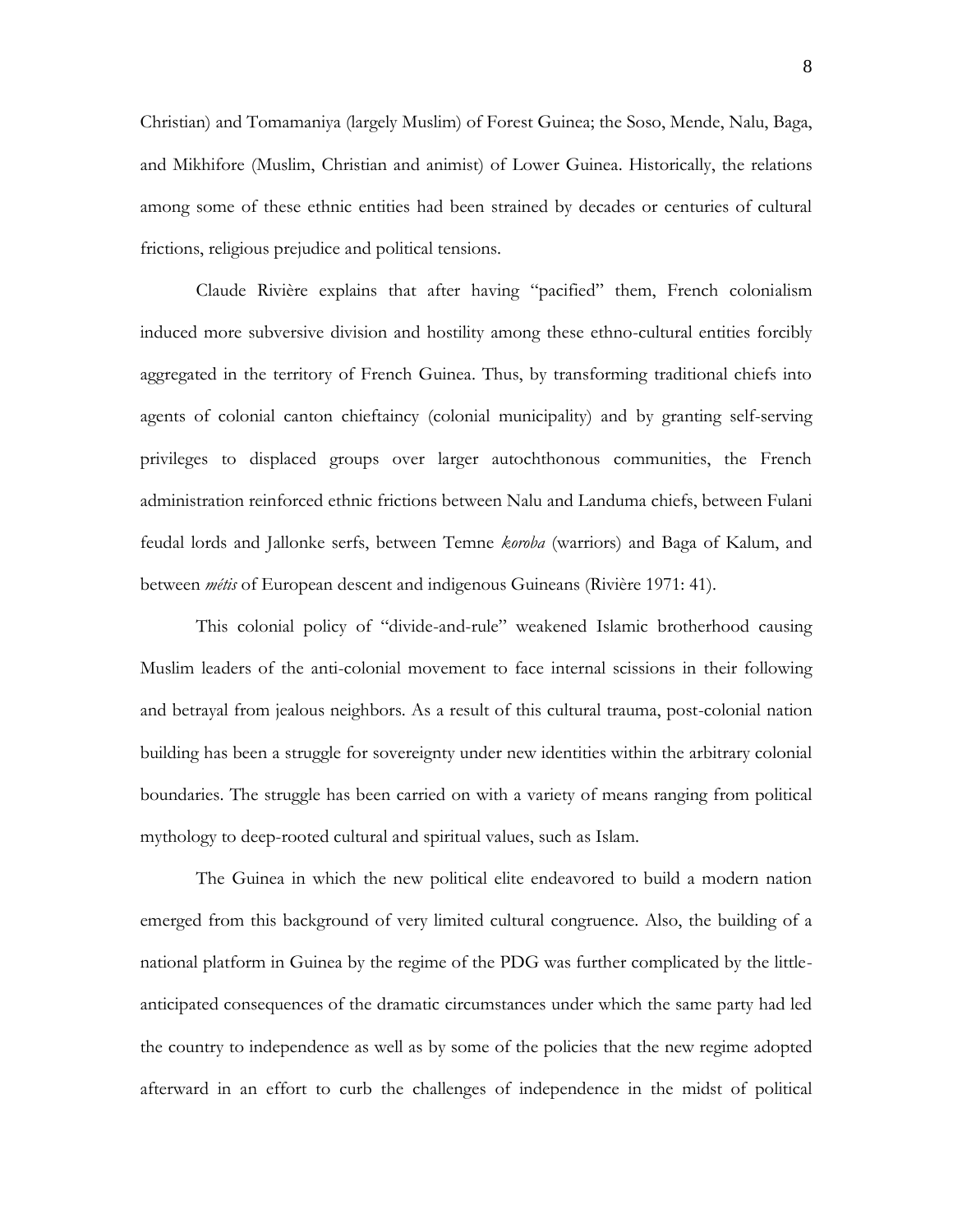adversity.

Upon achieving the de-colonization of the country in 1958, the leadership of the PDG, which had become the de facto and de jure leadership of the new state, was challenged on two fronts. First, the former colonial master belabored to isolate the new regime from the remainder of Francophone Africa and the West. Second, despite the apparently voluntary merger of former opposition parties into the PDG, just weeks before independence, the regime encountered serious difficulties in its attempts to legitimize its single-party system of government. The difficulties emerged from a clash over Touré's pursuit of a Maoist brand of party preeminence over the state, a pronouncement strongly opposed by right-wingers and vigorously supported by left-wingers in Touré's government.

Caught in this position, Sékou Touré turned to the Eastern Bloc for economic aid while resorting to Marxist interpretations of history. As a labor unionist, Touré had previously encountered Marxism in the *Cercles d'Etudes Marxistes* (CEM) which French leftists had organized in the 1940s to train "revolutionary elites" throughout the French Empire. Also, from 1946 to 1951, the *Rassemblement Démocratique Africain* (RDA), the all-French African political movement as a territorial branch of which the PDG was formed in 1947, had virtually operated under the shadow of the *Parti Communiste Français* (PCF).

However, as head of state, Touré first hesitated to commit the Guinean regime to socialism preferring the ambiguous ideology of "non-capitalist development." Most important perhaps, even after the adoption of socialism, he categorically rejected communism, basing his view of the socialist path on the "communal" nature of African societies in which family, village, and clan are the primordial parameters for any meaningful expression and understanding of individuality. Yet, as Lapido Adamolekun has observed, Touré's belief "that the traditional communal living in Africa would make the peasants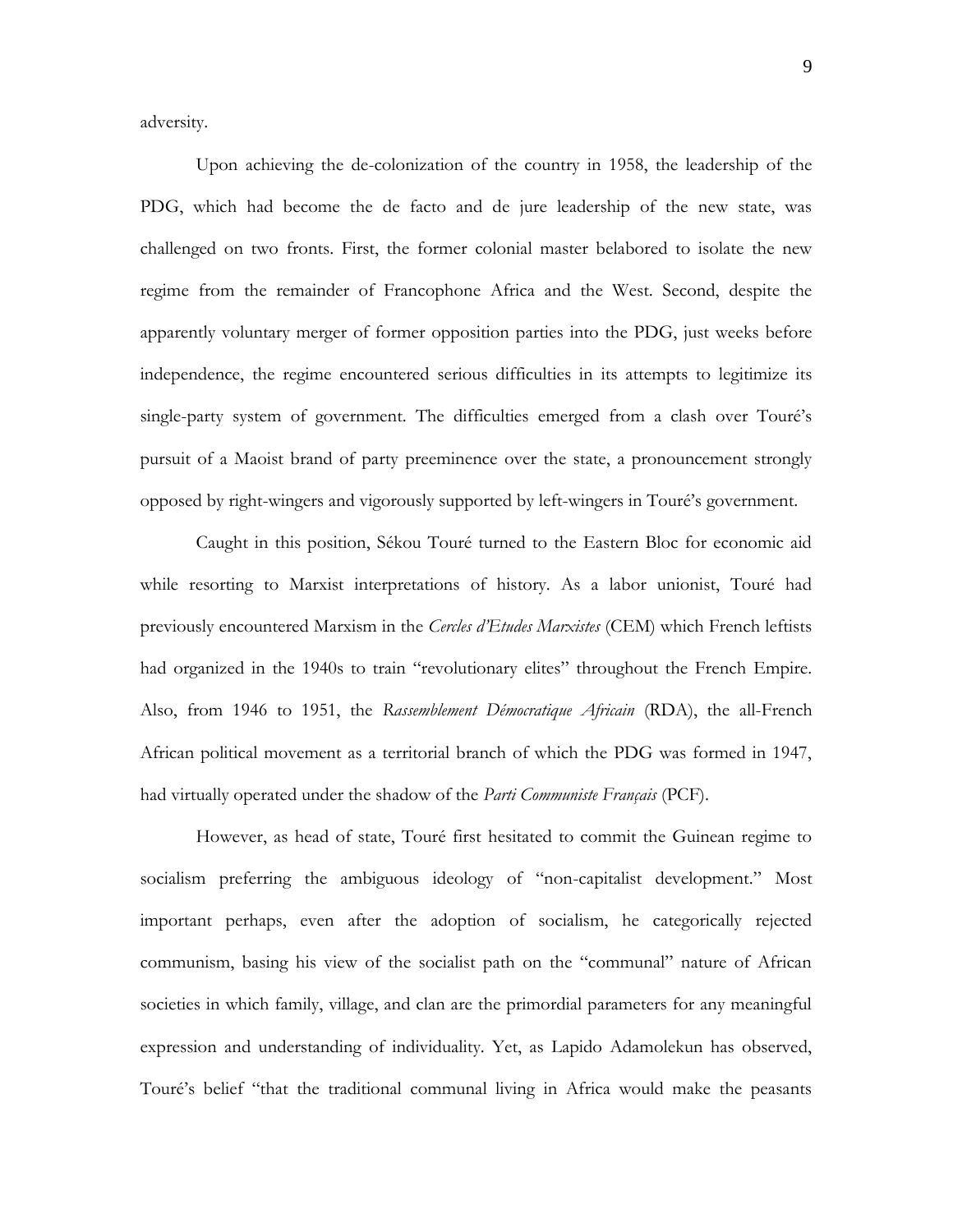accept the establishment of agricultural cooperatives, which would gradually develop into collective farms" failed to materialize as "he found that Guinean peasants were unprepared to transfer their loyalties to 'family,' 'village' and 'clan' to an artificial group such as agricultural cooperatives. The cooperative system which was established collapsed, and most Guinean farmers continued their subsistence farming" (Adamolekun 1979: 63).

Despite Touré's rejection of communism, the espousal of "Afro-Marxism" brought his regime into collision course with the Catholic Clergy and with local Islamic circles. As far as the Clergy is concerned, accounts of this collision course are found in the work of Raymond-Marie Tchidimbo, first African bishop of Conakry (1962-1970) and former political detainee (1970-1979). Downplaying the collaboration between the Catholic Church and the colonial administration in Guinea, Tchidimbo condemns the Defferre Law which granted semi-autonomy to France's colonies in Africa and, consequently, democratically brought the PDG to power in 1957, with Sékou Touré as vice-president of the Semi-Autonomous Government Council. Tchidimbo's contempt to this legislation is based, in part at least, upon the allegation that once in power Touré suspended sine die all subventions to Catholic schools throughout the country (Tchidimbo 1987: 86). Tchidimbo goes on to praise, "by intellectual honesty," the colonial system for having understood, "—despite numerous errors in the exercise of power—that the sphere of personal freedom remained and shall always remain beyond the hold of society and government," before depicting the PDG's nation building effort as a deliberate "socialist-communist" adventure which, "in twenty-six years of reign, demolished what had been patiently built in sixty years of colonization" (Tchidimbo 1987: 124). One can understand why this clergyman could not get along with Touré the nationalist politician.

Against Tchidimbo's characterization of the PDG regime as "primitive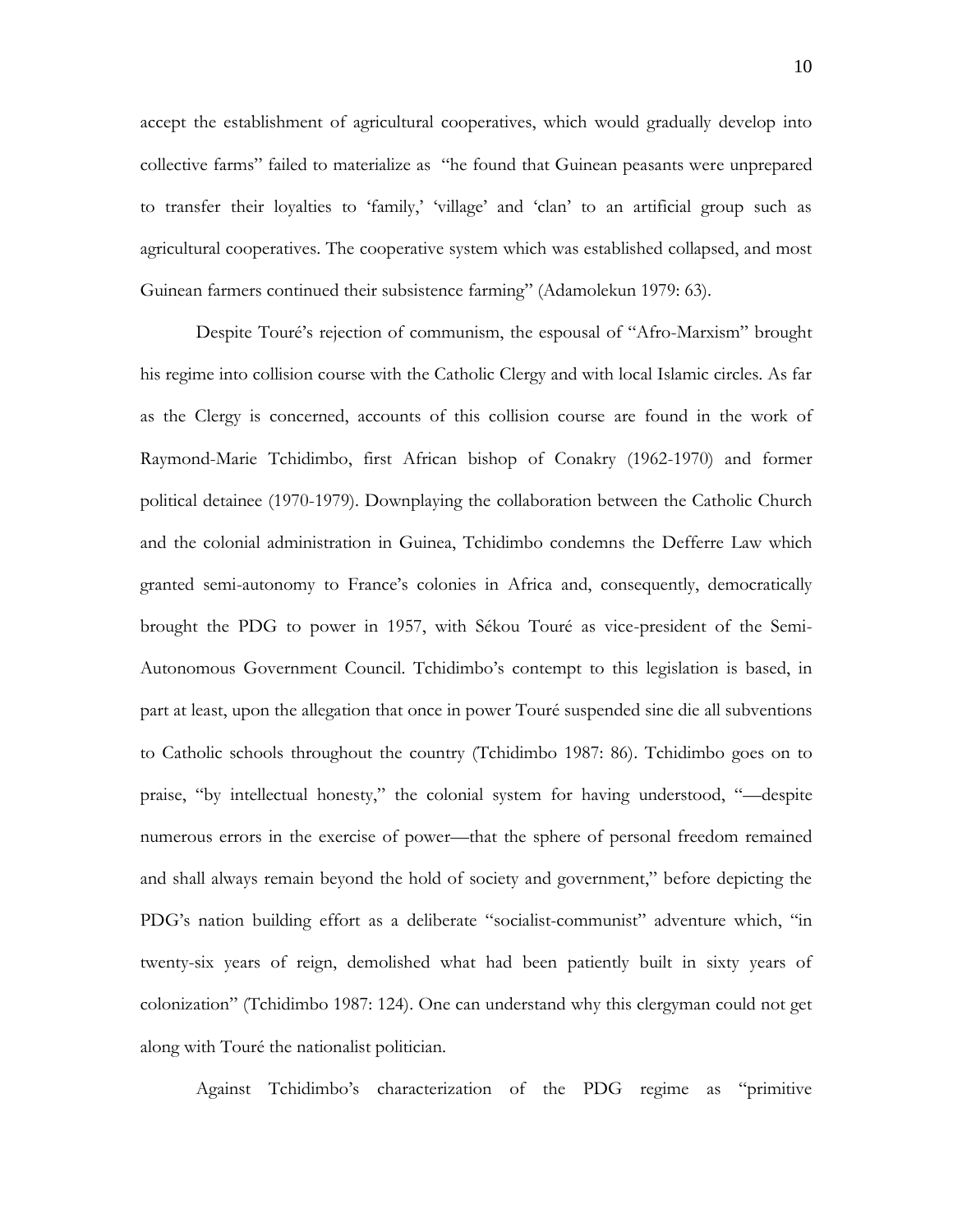communism," which is arguably a reaction to Touré's decision to expel, in August 1961, French Roman Catholic bishop Larb de Mileville who had publicly opposed the government's proposed nationalization of Church schools, it is useful to also recall that Soviet Ambassador Daniel Semyonivich Solod was expelled in December 1961, following Touré's denunciation of a Communist plot to destabilize Guinea for its declared nonalignment.

Even though Sikhé Camara argued that despite the contradictions having marked the Guinean government's relations with individual members of the Catholic clergy Guinea maintained decent working relations with The Vatican (Interview, October 1992), it is no secret that the PDG regime's honeymoon was much shorter with the Guinean Catholic Church than with most other spheres of power outside the party-state. But the causes of the divorce were more political than ideological and, arguably, go back to the general perception which predominantly Muslim societies had developed during the colonial period toward Christianity perceived as an agent of European imperialism. This perception grew particularly stronger in French Africa where the colonial administration, most often, adopted hostile attitudes vis-à-vis Islam. Due to its historical antecedence in these areas and its greater adaptability to African traditions, Islam had been accepted as "an African religion" and utilized in the resistance to European occupation. Put in the context of the history of globalization, this phenomenon epitomizes the clash of agents of globalization responsible for the forging of Africa's so-called "triple heritage."

As for the alleged conflict between Marxism and Islam in Guinea's nation building history, it, too, is not free from controversy. Mamdou Béla Doumbouya, a founding member of the PDG and long-time unionist and spiritual leader, downplayed the allegation and suggested that even though some traditional chiefs co-opted in the colonial structures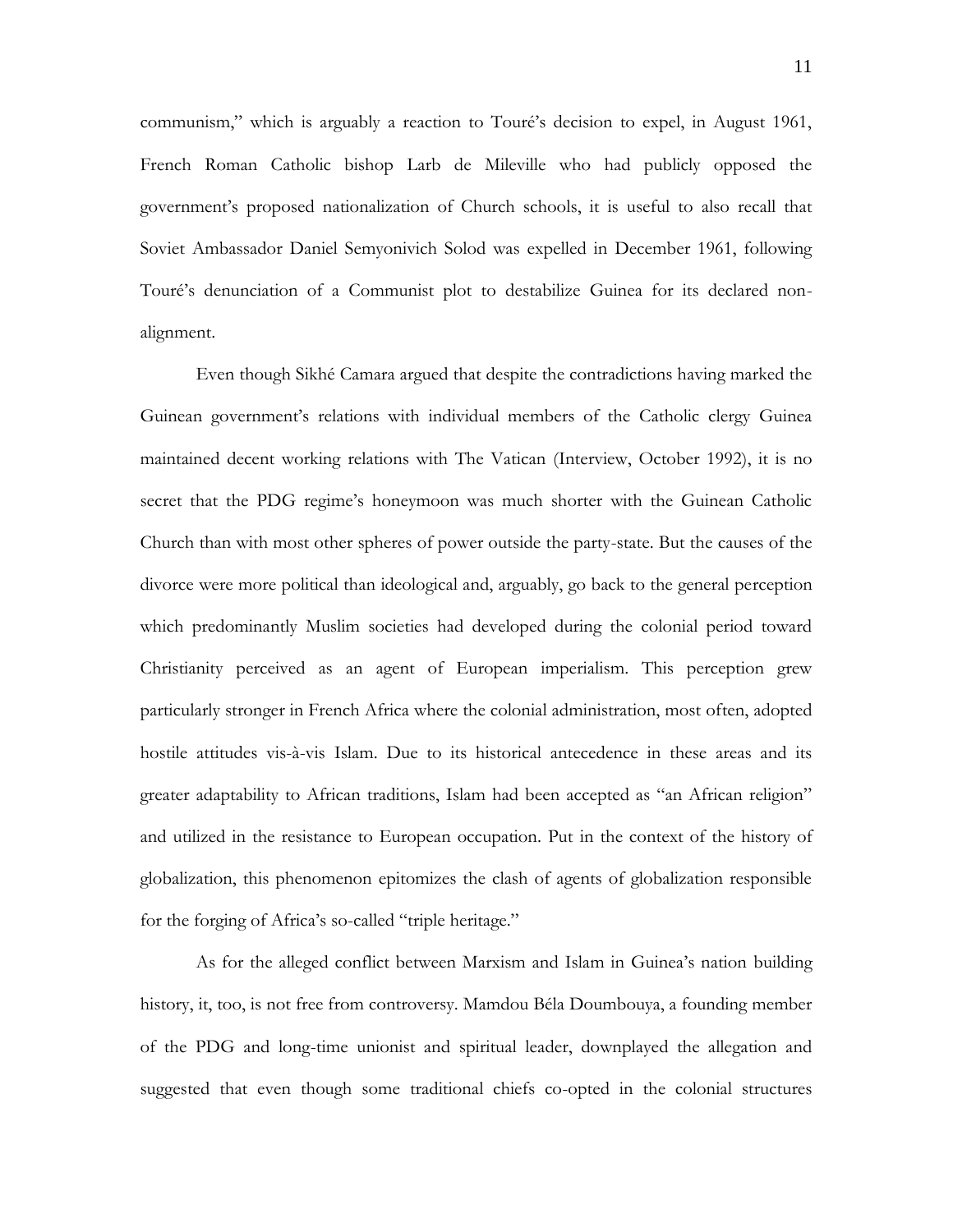stridently accused the PDG of being communist and godless, the party was able to demonstrate to the masses that compared to those chiefs it was more faithful to Islam's precepts of freedom, equality, justice and brotherly solidarity (Interview, January 1993). According to this interviewee, the fallen aristocracies and formerly privileged canton chieftains used the RDA's initial affiliations with the French Communist Party to misrepresent the PDG-RDA as a "godless party." The PDG-RDA countered by providing legal and political support, in high-profile litigation cases, to individual victims of power abuse in the hands of canton chieftains, including orphans and widows whose inheritance powerful chieftains had confiscated in flagrant violation of Islamic law.

Ibrahima Sory Fadiga, former secretary general of Guinea's National Islamic League, concurs and adds that the PDG never attacked Islam. Instead, it denounced individual clerics whose teachings and behavior were not only un-Islamic, but they were also contrary to the party's anti-colonialist program. In Fadiga's opinion, there was nothing special in this state of affairs: "It simply reflected the normal course of conflict of authority and conflict of interests in societies in profound transformation whereby decadent forces always fight to the last minute, sometimes using the most absurd arguments" (Interview, August 1992).

Chérif Nabaniou, former minister of Islamic Affairs and former secretary general of the National Islamic Council, perceived the matter differently when he argued that even though the PDG was never anti-Islamic its policies did nonetheless contradict Islamic precepts in key areas of national policy. One such area was the adoption of socialism. "Islam advocates neither socialism nor capitalism, and yet the PDG imposed socialism's institutionalized collectivization of property in agriculture and commerce" (Interview, September-October 1992).

One is inclined to infer from the preceding that the attitude of the PDG toward both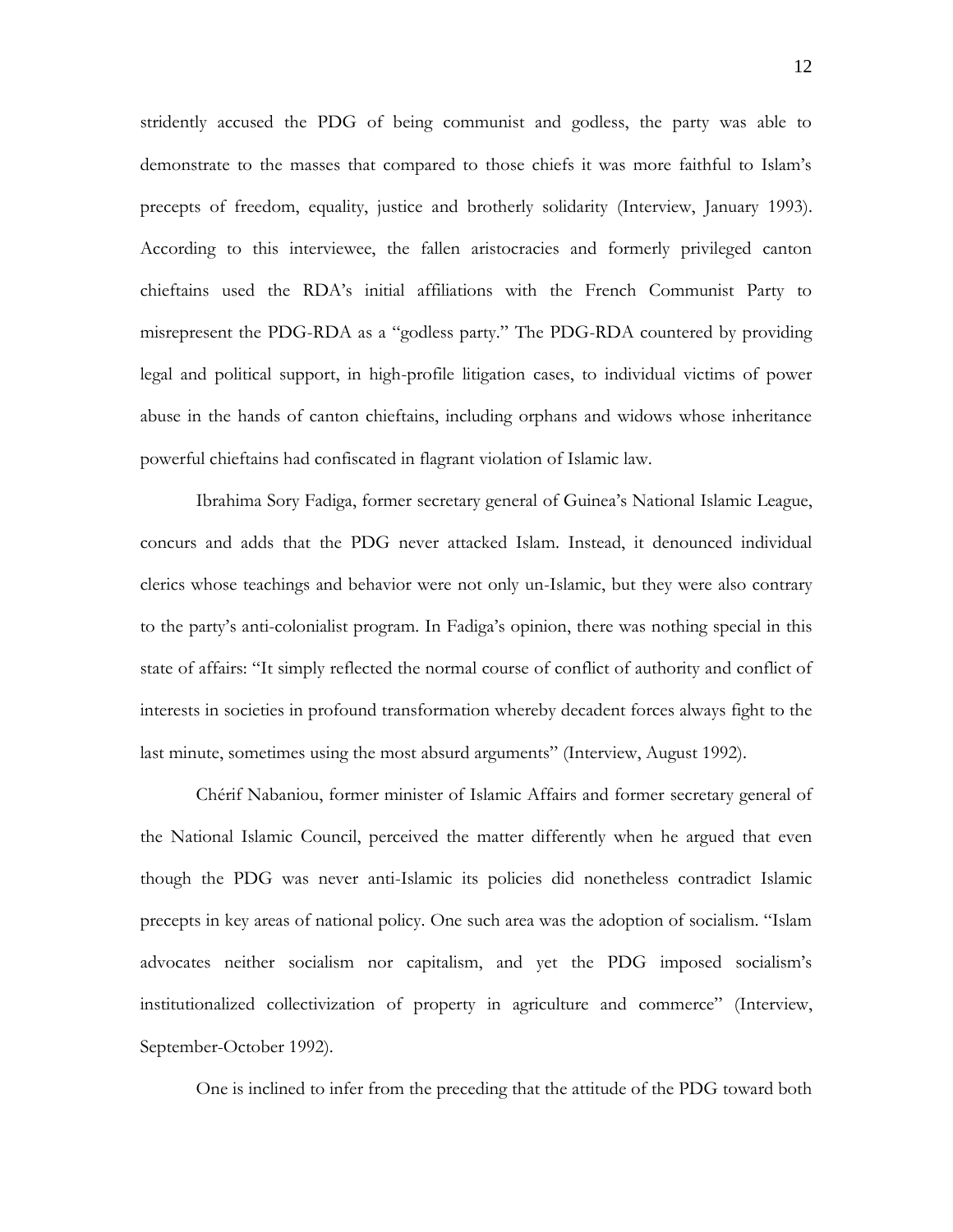religion and Marxism was aimed at establishing the party's political predominance over the different forces competing for power in Guinea in the waning years of the colonial era, including the French administration, the old traditional chieftaincies which the same administration had turned into proto-colonial structures, and para-political forces whose power rested on the manipulation of religion.

In fact, under the Socialist Cultural Revolution (SCR) proclaimed in 1968, this policy was expanded to include "demystification," a campaign aimed at neutralizing the *marabouts* (clerics) and at abolishing secret societies of animist initiation and fetishist divination. As I have discussed elsewhere (Camara 2005), the principal objective of the SCR was the standardization of all aspects of Guinean culture, including but not limited to religion and education, according to norms determined in the political program and ideological doctrine of the single-party regime in place since independence.

## **Diplomatic Offensive and the Politics of Islamic Internationalism**

The politics of Islamic internationalism under Sékou Touré can be better grasped when analyzed from the systemic standpoint of the PDG regime's theory and practice of foreign policy as articulated in President Sékou Touré's writings from which one notes that Guinea's foreign policy was primarily focused on Pan-Africanism and anti-imperialism. In 1964, the Guinean leader wrote, "But our international policy is not conducted exclusively in view of Guinea's interests. We subordinate it to Africa's overriding interest" (Touré 1964: 297).

To subordinate Guinea's national interests to "Africa's overriding interest" and conduct a foreign policy accordingly was, in Touré's view, to hold a dual outlook whose justification is twofold. First, "A vertical development in Guinea would indeed inevitably result in cutting us off from the African context; hence, irrespective of its quality, it would be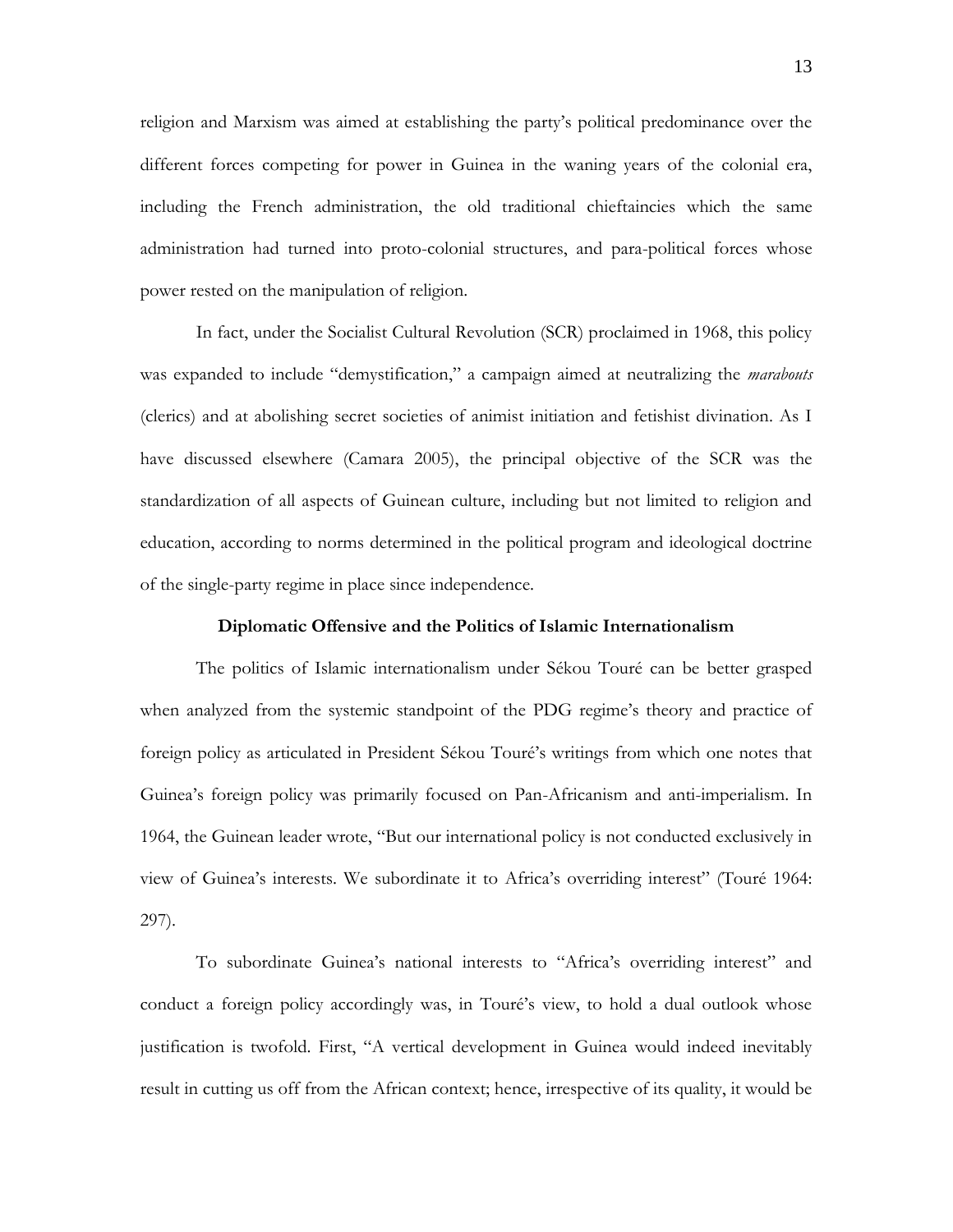extremely frail, since, in making for our isolation, it would weaken us" (Touré 1964: 297). Second, "If our development was an isolated phenomenon, if it was to make us retire within ourselves, it would not be very dangerous for imperialism and colonialism… Imperialism and colonialism desire as a lesser evil the isolation of Guinea, her walling in, which would limit the effects of her struggle against their privileges and powers of domination in Africa and in the world" (Touré 1964: 198). In the conditions of the Cold War, the PDG regime added to this framework that of non-alignment because, in Touré's view, "To attempt to interpret Africa's behaviour in terms of capitalism or Communism is to ignore the fundamental fact that Africa's present conditions correspond neither to the essentials of capitalism nor to those for building up Communism, as generally admitted" (Touré 1964: 120).

In retrospect, therefore, it is from the triple perspective of the defense of national sovereignty, African unity, and non-alignment that Guinea's official internationalist philosophy and politics under the PDG ought to be considered. Hence, the role of Islam ought to be examined as one of many venues in Guinea's international policy geared toward upholding the principles of this triple perspective.

Even though the mid-1970s is generally considered to be a turning point in the political and ideological attitude of the PDG regime toward Islam, it is useful to know that as early as the first years of Guinea's independence, Touré had established close personal and political relations with African Muslim leaders such as King Mohamed V of Morocco and Presidents Ahmed Ben Bella of Algeria, Habib Bourguiba of Tunisia, and Gamal Abdel Nasser of Egypt. But in terms of ideological globalization through Islam, an attentive analysis of President Touré's policy of *Offensive Diplomatique* officially launched through the International Ideological Colloquium of Conakry and the subsequent PDG Eleventh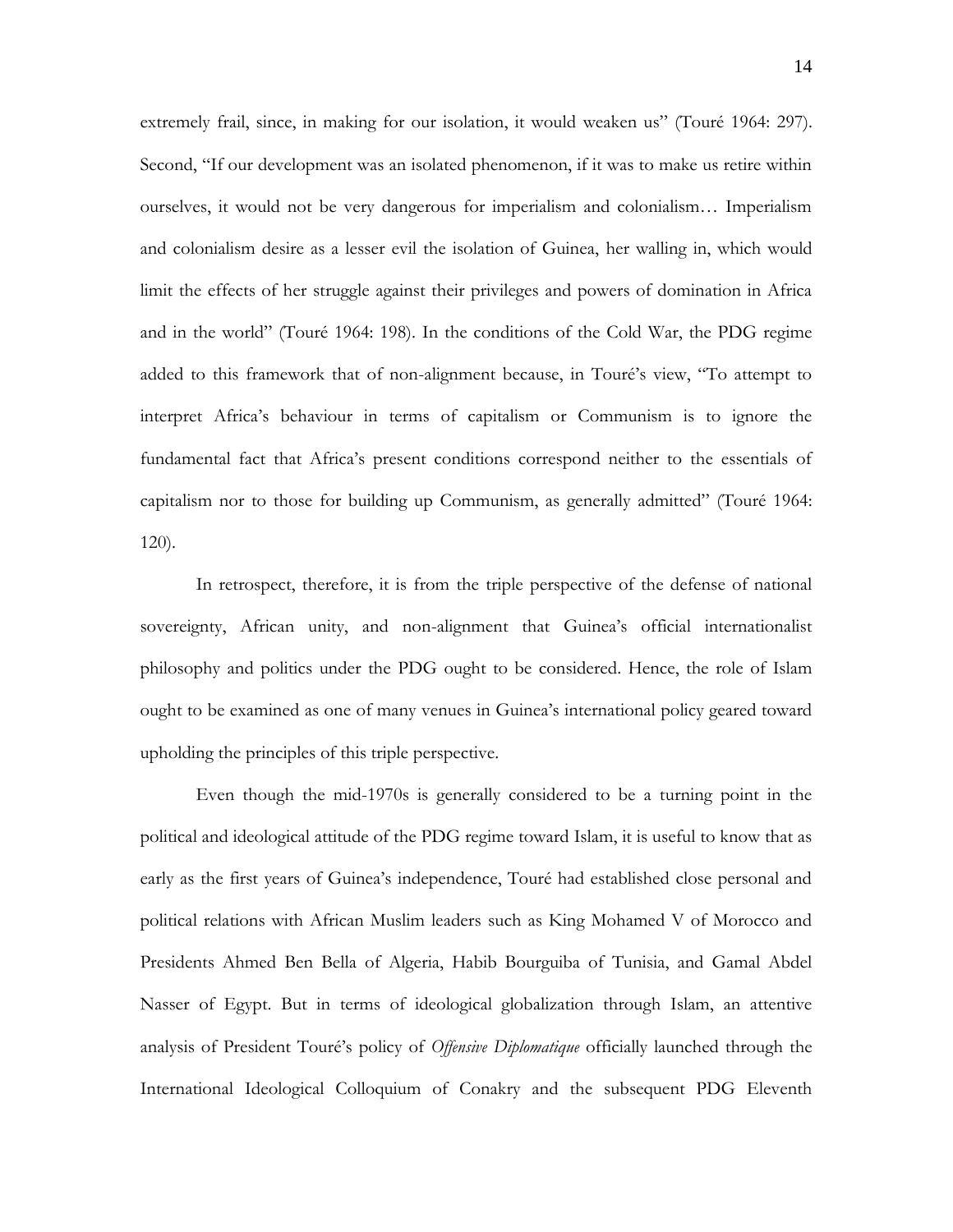National Congress of 1978 will help to understand the trend.

In 1978, Touré's regime was gradually emerging from a decade of relative isolation, including political tensions with neighboring Senegal and Côte-d'Ivoire (which Guinea had accused of harboring anti-PDG Guinean exiles) and an extremely challenging Western embargo due, allegedly, to Guinea's close ties to the Communist bloc and questionable human rights record. Indeed, in 1975, diplomatic relations were normalized with France. As a result, reconciliation was reached with the two Francophone neighbors in February 1978, and, in December of the same year, French President Valéry Giscard D'Estaing was scheduled for a state visit to Guinea (the first of its kind). In the heat of this "détente," the PDG leadership undertook the highly publicized task of hosting a forum on the role of ideology in African politics and international relations under the theme "Africa on the Move."

Judging by its unusually inclusive nature, one can argue that the forum was chiefly designed to sell to international public opinion the regime's new open-door policy without compromising its commitment to third world revolutionary ideology. Indeed, of the eightythree foreign delegations representing states, political parties, labor unions, national liberation movements, and international organizations, fifteen were representatives of Muslim nations including Algeria, Egypt, Gambia, Iraq, Libya, Mali, Morocco, Niger, Senegal, Somalia, Syria, Tunisia, and Yemen whose pronouncements were particularly well received by the Guinean National Islamic Council and Ministry of Islamic Affairs created two years earlier to further integrate Islam into the PDG political apparatus and further integrate Guinea into the international Islamic community.

Thus, international panels endeavored to tie Islam to revolutionary socialist ideology as a uniting factor among political parties and states sharing this religion and this ideology.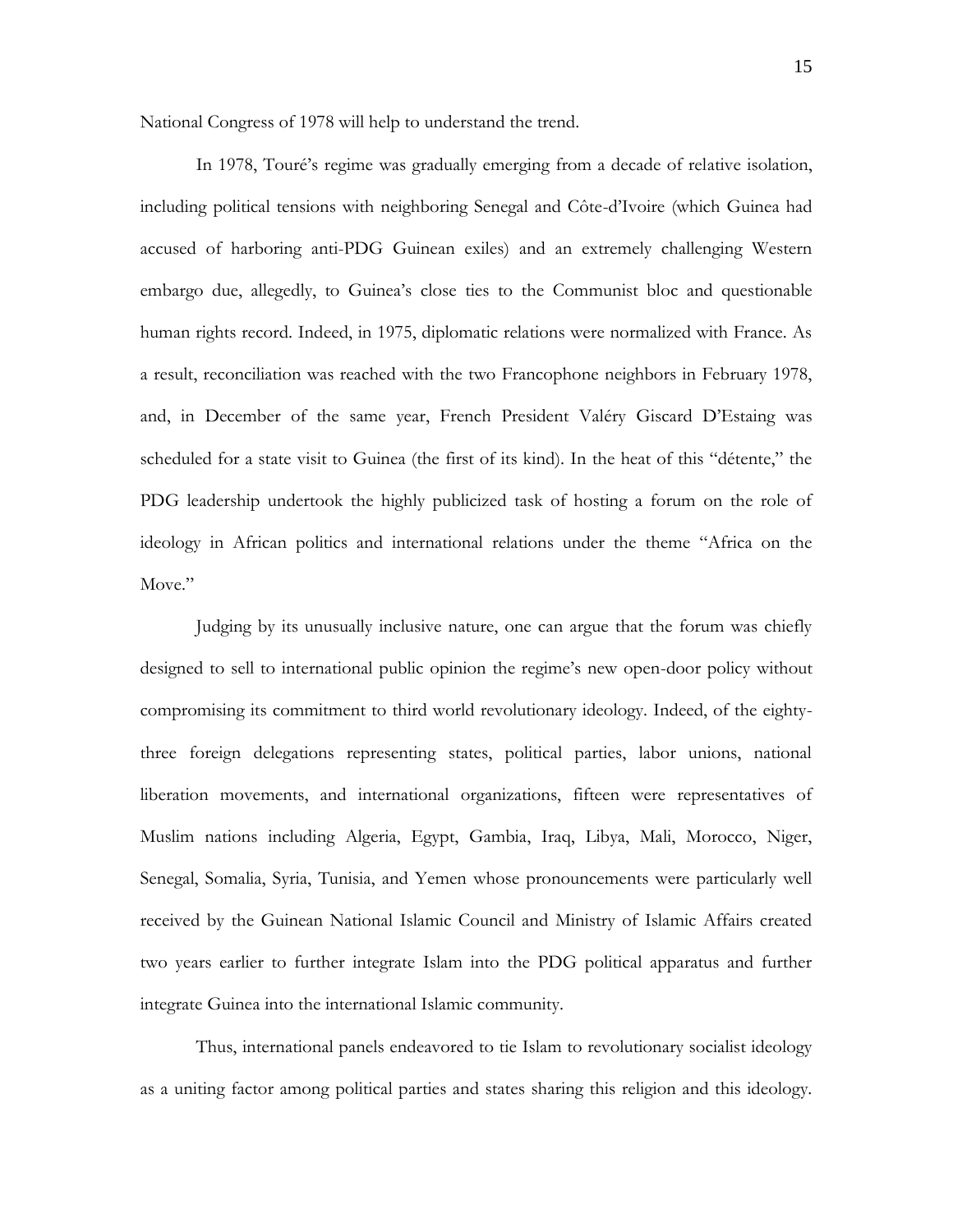This transpired from the allocutions of a number of delegates from Muslim socialist states. Malek Bachour of the Iraqi Arab Socialist Baath Party indicated, "The meeting of revolutionary ideological forces which the Democratic Party of Guinea has organized constitutes, from our point of view, a serious and effective opportunity to share our experiences, to expose and overcome the challenges posed to the national liberation movements and to the socialist Revolution in the third world by the imperialist forces and their agents" (Machour 1979: 3). On the same tone, the secretary general of the central committee of the Yemenite Socialist Party, Abdoul Fattahi Ismaël, stated, "The active political solidarity linking our parties and our peoples in their common struggle against imperialism and for the triumph of liberty, democracy, peace and socialism shall remain strong" (Ismaël 1979: 3).

Still from the Islamic standpoint, the International Ideological Colloquium of Conakry was once and at the same time an occasion to ascertain anew the political unity of the world Muslim community against the enemies of Islam and Muslims everywhere. Dr. Mohamed Moatassine of the Moroccan Parliament expressed this when he stated, "Allow me, Mister President, from the height of this revolutionary tribune, to reiterate to our Palestinian brothers our total and constant support for their heroic and legitimate struggle against Zionism, agent of imperialism" (Moatassine 1979: 4). The Moroccan delegate also saluted President Touré for his contribution to the success of Islam:

> As a Muslim [Mister President], you have liberated our sacred Religion [sic] from charlatanism, fanaticism and the prejudices it has endured for centuries. In short, through a just and honest view of the Islamic principles, you are restoring our Religion's authentic revolutionary dynamics and freeing it from the hold of exploiters and from those who oppress a fundamental pillar of our society, namely women. Did the Prophet Saidina Muhammad not say, 'The way to Paradise is paved by the steps of mothers?' (Moatassine 1979: 4-5).

Following the colloquium and the National Congress, President Touré embarked, in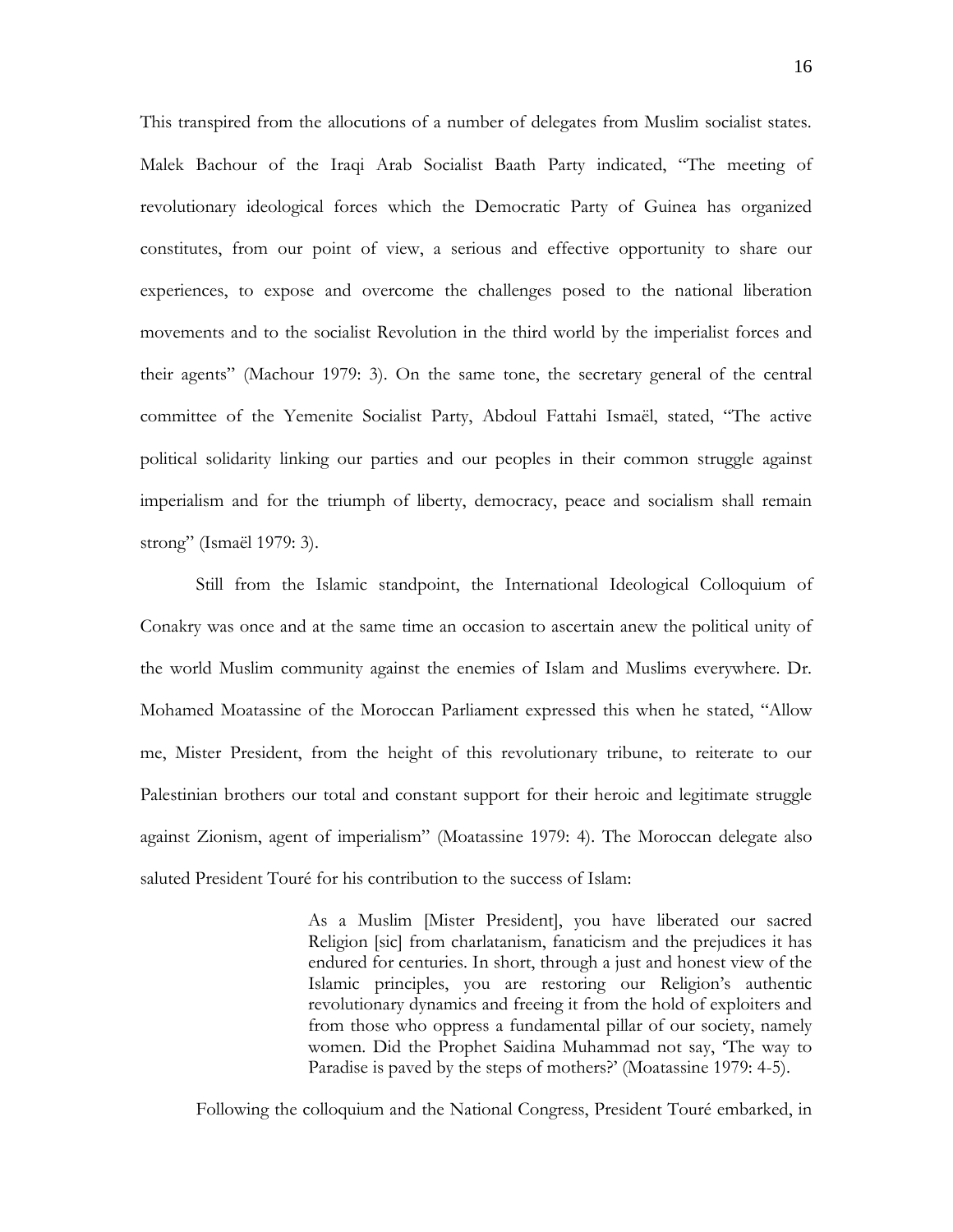1979, on an unprecedented diplomatic shuttle which led him to Morocco, Iraq, Syria, Libya, Tunisia, the United Arab Emirates, Saudi Arabia, and Kuwait notably. Throughout these diplomatic missions, the Guinean leader emphasized his country's longstanding "privileged relations" with the Arab world and unwavering support for the Palestinian people because of which his government was among the first in Africa to break diplomatic relations with Israel in the 1960s.

As a result of the government's heightened political and diplomatic engagement, oilrich nations such as Saudi Arabia, Kuwait, the UAE, Iraq, Iran and Libya provided much needed financial aid to Guinea. In addition, Morocco, Egypt, Tunisia, Saudi Arabia, and Libya offered a number of scholarships, thus enabling Guinean students to pursue higher and vocational education in North Africa and the Middle East. Furthermore, Saudi Arabia established the Dar al-Mal al-Islamiyya Bank in Conakry, while Libyan, Tunisian, Iraqi, Iranian, and Moroccan businesses opened in Conakry.

Guinea's policy of Islamic internationalization also materialized through President Touré's increasingly active participation in Muslim organizations and programs in his cumulative capacities of first vice president of the Organization of the Islamic Conference, president of the Ad Hoc Committee on the Iran-Iraq War, and president of the Al-Quds Committee.

Quite interestingly, Guinea's increasing political respectability and diplomatic prestige among Muslim nation-states helped advance the Touré regime's quest for warmer relations with the West so by the end of the regime Guinea was, for the first time since the 1960s, enjoying meaningful bilateral relations with France, the United States and West Germany. Had President Touré's untimely death not cancelled the twentieth Summit of the OAU scheduled for May 1984 in Conakry (which would have made him the executive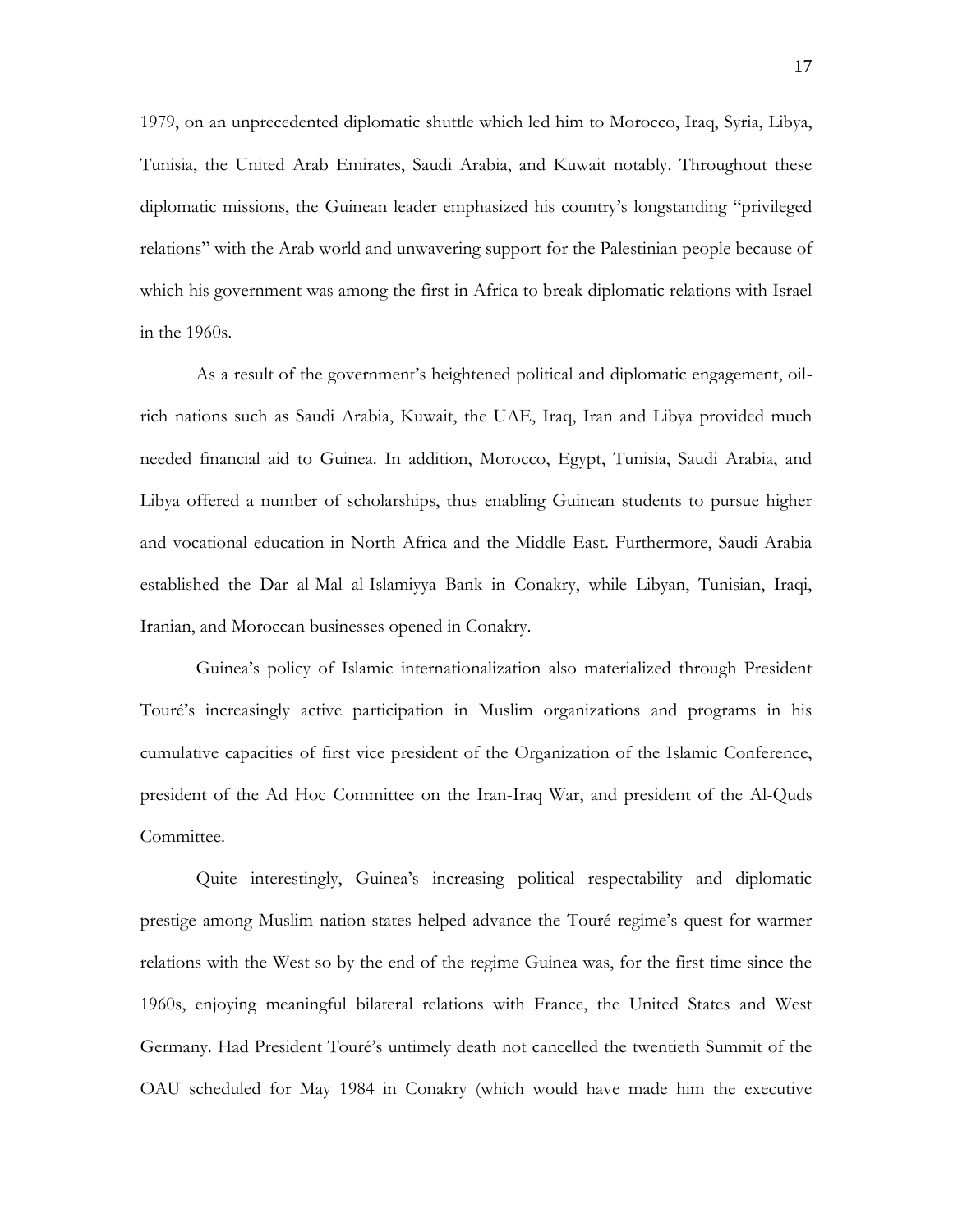president of the OAU for the following annum), the Guinean leadership could have perfected its political, diplomatic, and economic rapports both on the African and global levels.

## **Neo-Salafian Activism and Social Contradictions**

From the fall of the PDG regime in 1984, to the present, the role of Islam in Guinea's experience in nation building and globalization has changed dramatically. For one thing, the long suppressed social-political contradictions having marked the twenty-six years of the PDG era surfaced among the country's different ethnic, regional and religious components. With the disappearance of the national political party, which had somehow succeeded in maintaining a semblance of national unity, different and often opposing forces converged from within and abroad with conflicting agendas for what is termed "the reconstruction of post-Sékou Touré Guinea."

During the 1984-1991 period of absolute military rule of General Lansana Conté's *Comité Militaire de Redressement National* (CMRN), this soul-searching society underwent a confusing period of transition, and religion quickly became a potent force of mass mobilization and political protest. This shifted the status of Islam from a party-controlled and state-centered instrument of political power to a self-decentralizing energy henceforth set to galvanize grassroots popular forces. Thus, the so-called "traditional" or *alsilamaaku* Sufi-oriented establishment soon faced new forces advocating spiritual reform as a solution to Guinea's growing political and economic problems. The revivalist movement of these "modern" forces also referred to as Wahhabi, which can be more accurately described as neo-Salafian activism relatively widespread in West Africa, was originally spearheaded by former students returning from North Africa and the Middle East and activists returning from neighboring West African countries such as Senegal, Mali, Mauritania, and Côte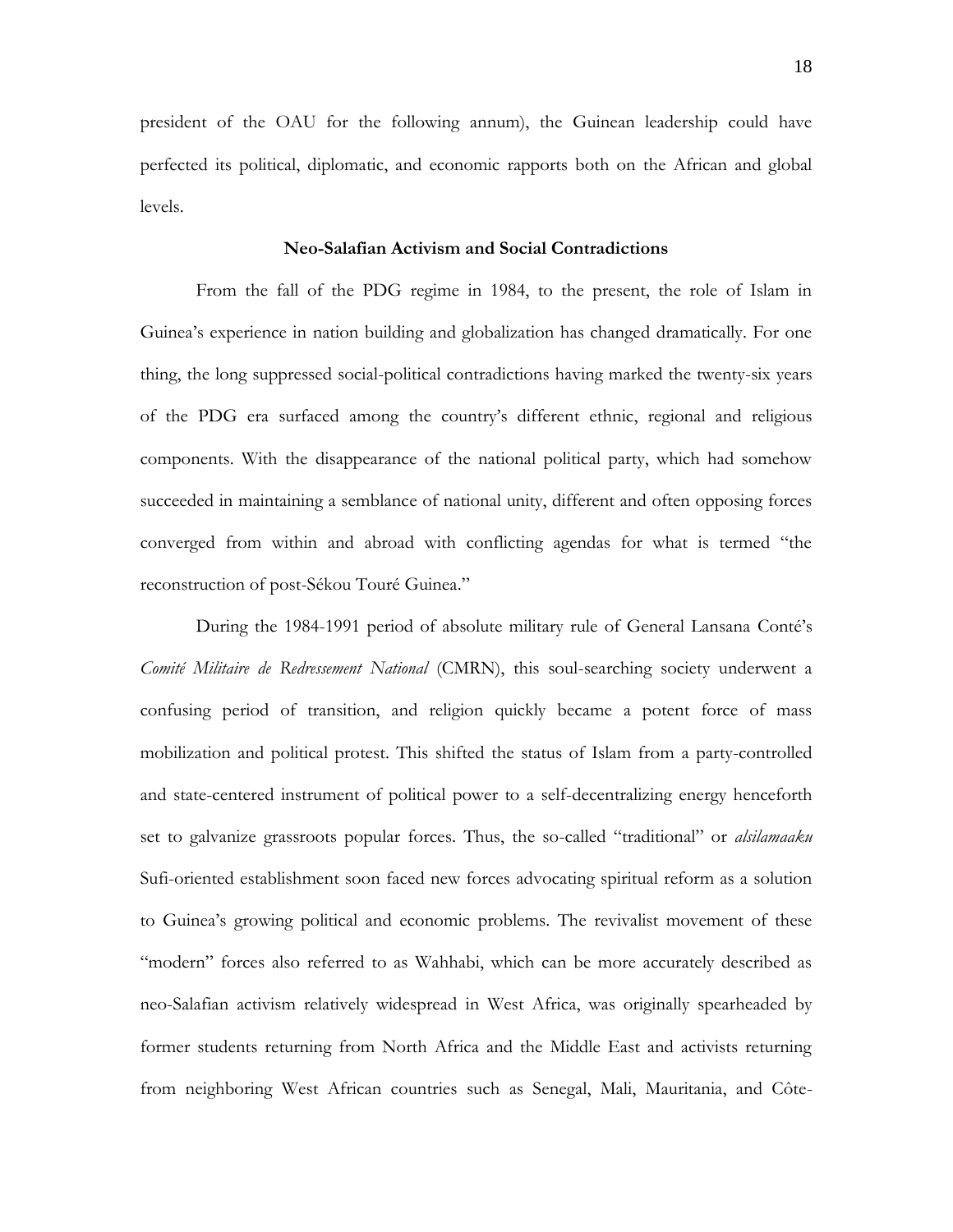d'Ivoire where, unlike in Guinea, congregational Islam had flourished.

It is not all clear whether this latest revivalist trend constitutes in any substantial way a continuation of the earlier neo-Salafian movement which was eventually forced into retreat by the PDG anti-sectarian policy and whose reformist campaign and anti-colonial activities in French West Africa are examined in Lansiné Kaba's classic book (Kaba 1974). In fact, observers find an elusive contrast between the two reformist movements in that despite its relative radicalism the earlier movement gave some credit to "traditional" Islamic creeds in West Africa while the later one discredits proponents of these creeds as spiritually corrupt.

Observers also conceptualize the socio-religious frictions that the new trend of reformism has generated among Muslim Guineans as a contradiction between "traditionalists" and "modernists." The problem with this approach is that it is based on the flimsy assumption that there exists somewhere something that qualifies as "pure Islam" compared to which anything else is at best "stained Islam." Even though Islam has foundational precepts universally accepted by Muslims, the universality of the faith rests in large part upon the consciously acknowledged and celebrated diversity of the Ummah. "Diversity exists on various levels, including the exegetical, legal, theological, social, and political," Seyyed Hossein Nasr points out before recalling this saying of the Prophet: "The difference of view among the scholars of my community is a blessing from God" (quoted in Sharma 1993: 431).

What then qualifies the neo-Salafian reformists as "modernists?" What do proponents of this theory mean by "traditionalists" and "modernists?" What is the theological basis for such contradistinction? These problematic terms are applied differently to a variety of social-cultural and spiritual realities throughout the Muslim world, from Morocco to Indonesia. Nonetheless, Islamologists argue that because the *Qur'an* is known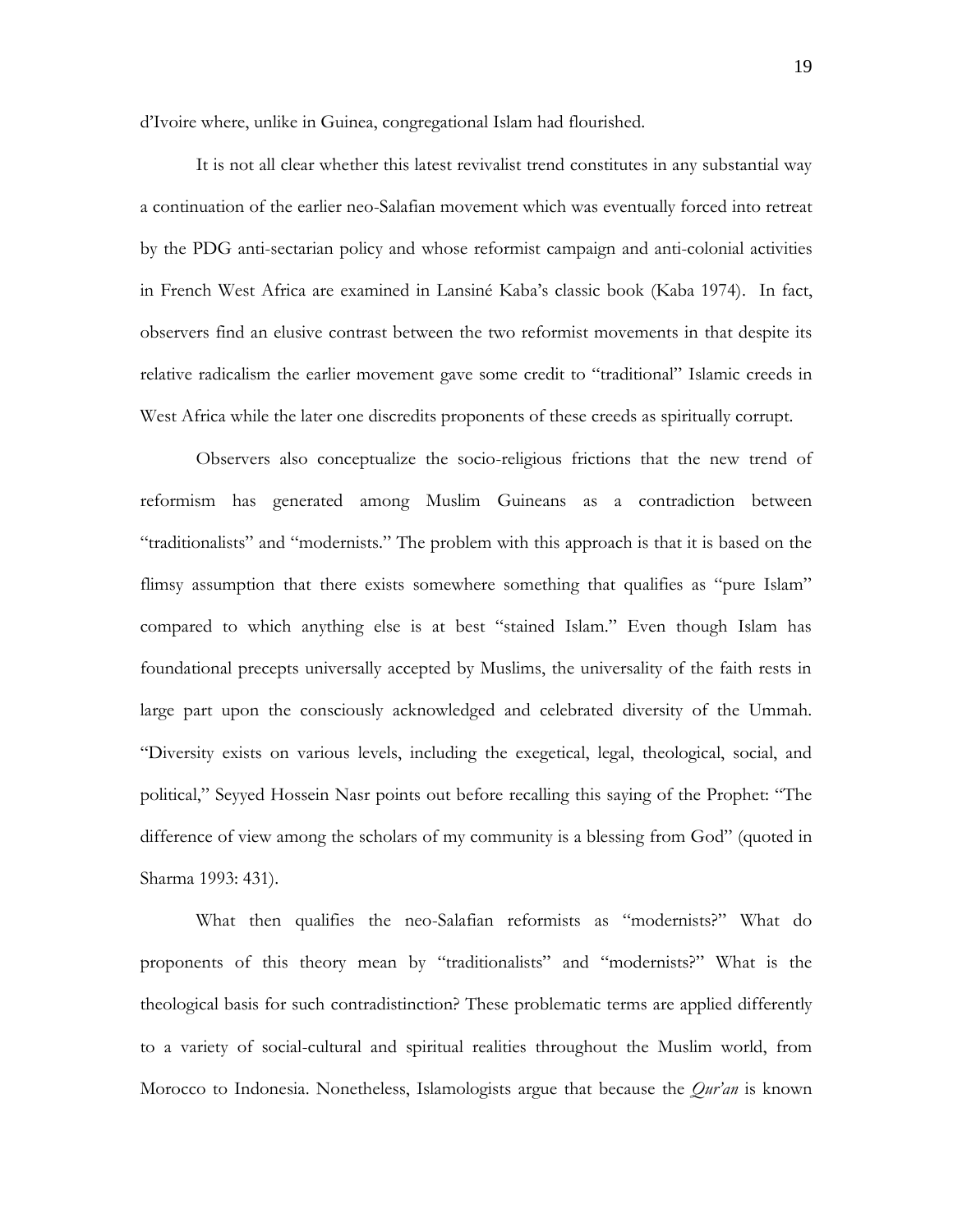and accepted as Allah's unchanging revelation and the ultimate reference for settling any legitimate argument on faith, life, and the afterlife, Islam, the religion based upon this revelation, does not lend itself to any theological distinction between "traditional Islam" and "modern Islam."

Furthermore, if by modernism it is meant innovation, the simple fact that the socalled Wahhabis oppose the incorporation of Sufism and indigenous African traditions does not necessarily make them innovators. On the contrary, insofar as their reformism is aimed at restoring what they hold as the integrity of Islam as preached and practiced by and under the Prophet Muhammad, thus following the puritanical example of Muhammad ibn Wahhab, they are conservative in essence. Indeed, "innovation" in the sense of *bid 'a*, which is prohibited in Islam, is incompatible with the puritanical tenets of Wahhabiyya.

However, examined from the standpoint of the social-political history of Guinean society, the frictions between Wahhabiyya and *Alsilaamaku* are based less on theology than on practical societal issues such as the Wahhabis' strong opposition to the existence of what they perceive as an oppressive hierarchy of *karamokos* (clerics) in parts of Guinea where there has long been a morbid attachment to social discrimination against relatively newly Islamized communities by descendants of earlier proselytizers. The reformists are also opposed to beliefs and practices ranging from levirate diktat (the tradition of remarrying a widow to the brother of her deceased husband) to *maraboutism* (talisman making, soothsaying, and spell casting).

These contradictions have on occasions resulted in violent confrontations in recent years. Beyond its varied local manifestations, however, the pattern reveals a significant new facet of Guinea's experience of Islamic globalization whereby the widespread availability of the *Qur'an* in languages other than Arabic (including French in this case) and the rapid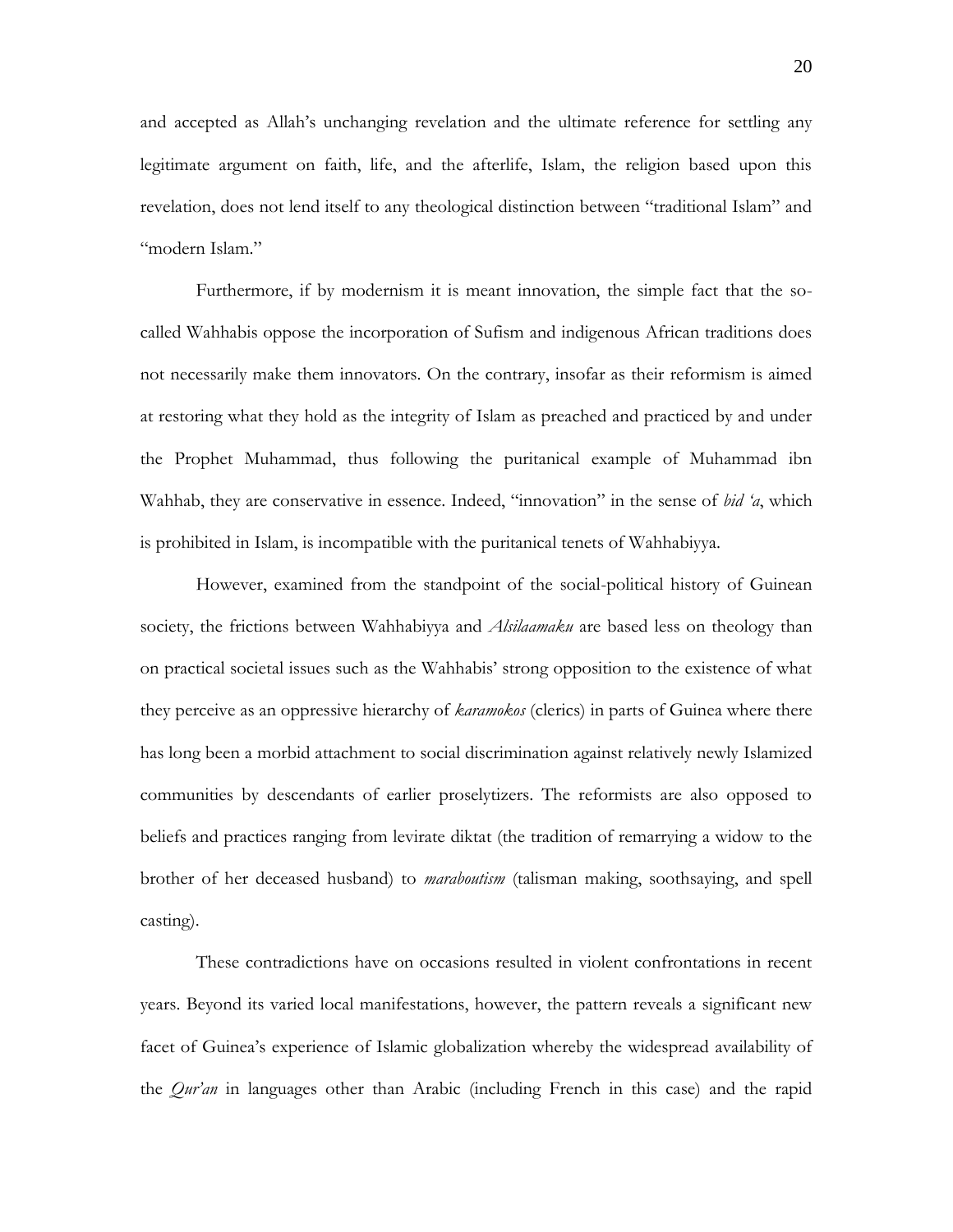development of global transportation and communication technologies allow grassroots society to challenge traditional scholarship's monopoly over religious knowledge. Since the mid-1980s, private Islamic bookstores and cultural clubs have proliferated throughout Conakry and other large cities. In addition, unlike the state-sponsored quotas of the PDG era, more and more Guineans have the opportunity to make the *hajj* (great pilgrimage) and *umrah* (lesser pilgrimage) to Mecca and to interact with Muslims of diverse cultural backgrounds and political leanings.

Furthermore, beginning in the early 1990s, Guinea has been experiencing an increasingly aggressive campaign of evangelization by various Christian denominations from the United States and other Western nations targeting areas where the influence of Islam remains minimal. Some evangelical missionaries use material and financial rewards to attract followers from among indigent individuals while some (Neo-Apostolic missionaries notably) go as far as to profess toleration of polygamy and open mixture of animism and Christianity. Likewise, and perhaps in an effort to counter evangelization and secularism, unidentified Muslim organizations are pursuing an equally aggressive trend of recruitment of Wahhabi fellowship particularly among women of precarious conditions.

Two main characteristics distinguish this trend of "Wahhabization." First, judging by the dramatic change in the lifestyle of neophytes (former prostitutes and hitherto destitute women from broken families have suddenly shown signs of prosperity concomitant to their adoption of the Wahhabi public dress code and behavior), it is clear that whoever is behind it seems able and willing to invest abundantly in the endeavor. Second, the neophytes seem to be sworn to total secrecy as to the origin of their newfound wealth and puritanical piousness. Why are women in difficulty the primary target of this ongoing "Wahhabization?" Why so much secrecy among neophytes? Why are non-Wahhabi husbands of these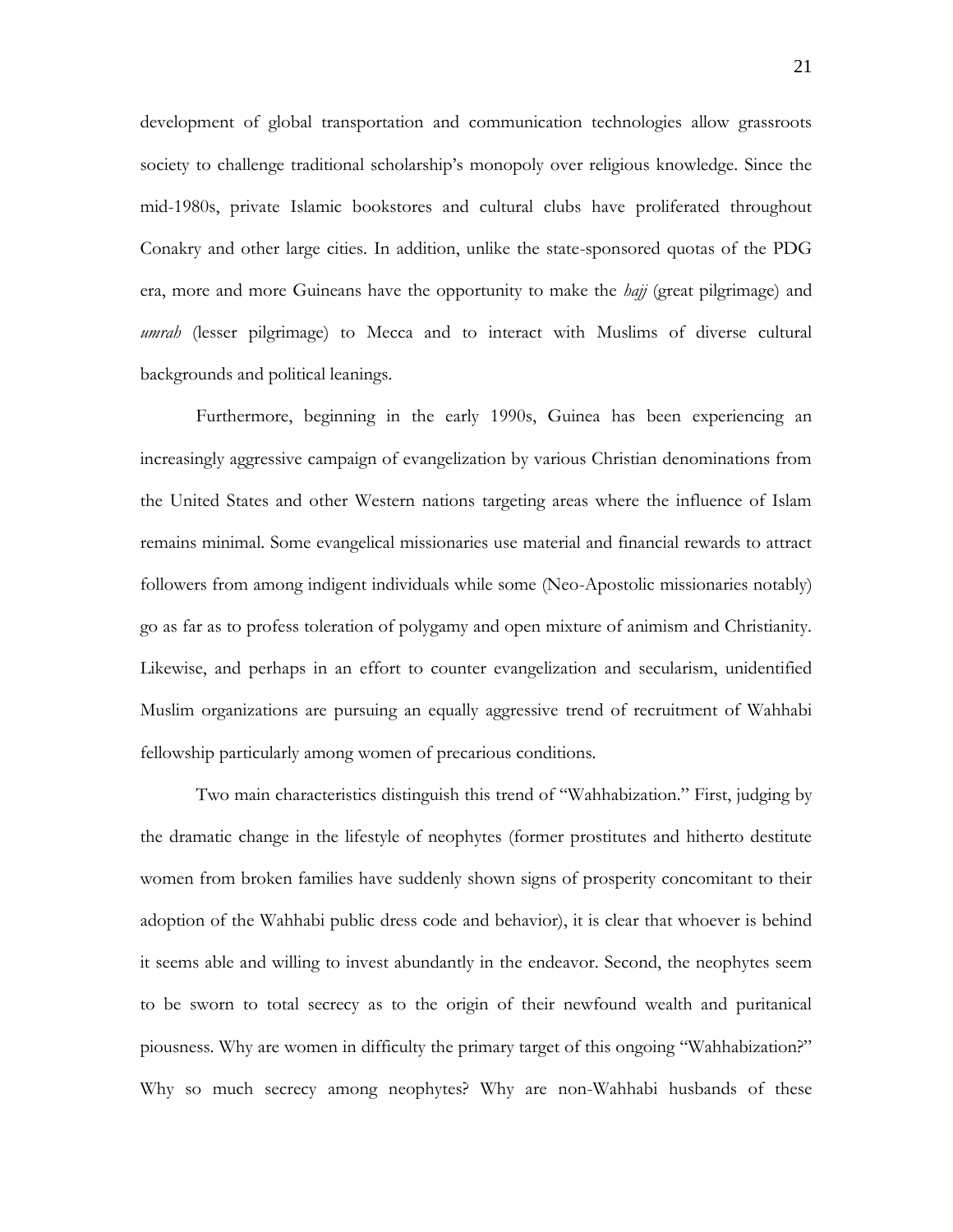neophytes quick to resign to their so-called fate?

Even though I have no evidence to substantiate widespread rumors among non-Wahhabi locals suggesting that some of these new revivalists could be involved in drug trafficking, I would point out that in recent years a number of Guinean citizens have been arrested for drug trafficking abroad. Another rumor insinuates a possible tie between local revivalists and wealthy global terrorist organizations. On the other hand, there are those who speculate that in its aggressive "war on terror" the CIA could be playing one Wahhabi wing against another by financing the recruitment of needy and vulnerable Muslims for the purpose of injecting them into sleeper cells in this and other parts of the world. Proponents of this version indicate that observers have in fact wondered whether some of the activists are not connected to "jihadists" with whom they are known to have had contacts in nations such as Algeria, Egypt, Afghanistan, Saudi Arabia, and Pakistan (long-bearded Pakistani nationals appeared from time to time in mosques with local "*ustaths,*" teachers in the Arabic language, that is, in Conakry).

Whatever the case, Guinean activists do not seem to mind being portrayed as supporters of the ideals of movements fighting for the "redemption of Islam." Also, while many found "Operation Desert Storm" justified by Saddam Hussein's invasion of Kuwait, most consider "Operation Iraqi Freedom" to be a calculated invasion of a Muslim nation by a non-Muslim force. This invasion, the sufferings of Palestinians under Israeli occupation, and America's current harsh rhetoric toward other Muslim nations have lately prompted some of these activists, hitherto less vocal on such matters, to openly express admiration for Usama bin Laden's challenge to America, referring to the Al-Qaeda leader as *"Waare nden"* ("The Beard" in Fulani), an expression generally reserved for heroes. The ongoing destabilization of occupied Iraq, the recent Israeli-Hesbullah war, and President Bush's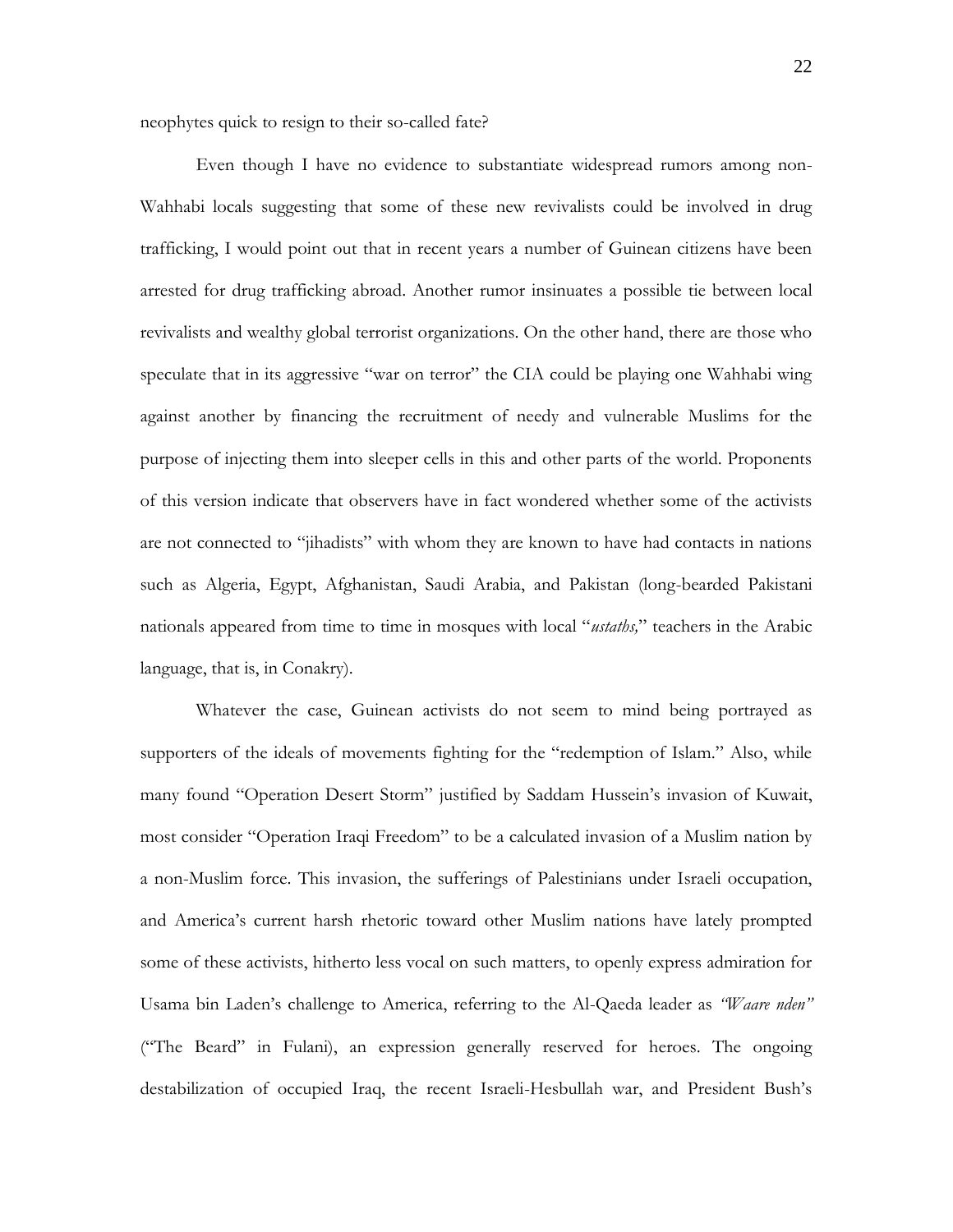23

utterance of the term "Islamic fascism" only add more fuel to this burning fire. However, there is no evidence linking these reformists to any terrorist network.

What is evident is that Guinea has come a long way from the arch-disciplinarian PDG regime under whose watch the present twists and turns were practically unthinkable. Of course, one must also be mindful of the fact that the history of the world has been tremendously accelerated lately and that this acceleration has advantages and disadvantages for the whole world while arguably being more challenging for developing societies. Though reflective of the political, economic, and social-cultural transformation of Guinean society since independence, in that the current religious fervor swiping the nation is in large part a response to the mounting crisis addressed earlier, the new experience of Islamic globalization in Guinea is not simply a local prototype. It is also a part and parcel of a phenomenon of self-ascertainment growing among African Muslim communities across national boundaries. With contemporary Western theories and practices of globalization being widely criticized in Africa as yet another wave of neo-colonial policies and with Muslim Africans resenting what many consider to be an anti-Islamic new world order flooding the already marginalized continent, "traditionalists" and "modernists" seem to espouse the same vague ideal of a global Islamic revival, if not revolution, to restore the dignity and strength of the spiritual heritage of Muslims around the world. Both maintain that Islam is the only true response to the ongoing humiliation and exploitation of Muslim societies. In Usman Muhamad Bugaje's words,

> The salvation of the African economy, from all that can be seen, cannot lie in the bloody and cruel hands of those who have sought to conquer, exploit and dominate Africa for the last five centuries or so. The meetings of the G-8 seem to be only distinguishable from the Berlin conference of 1884 in its sophistication, subtlety and efficacy. Nor can the future of Africa lie in the feeble and soiled hands of mercenary regimes, whose primary concern has never been the interest of their people, but the elusive game of self-perpetuation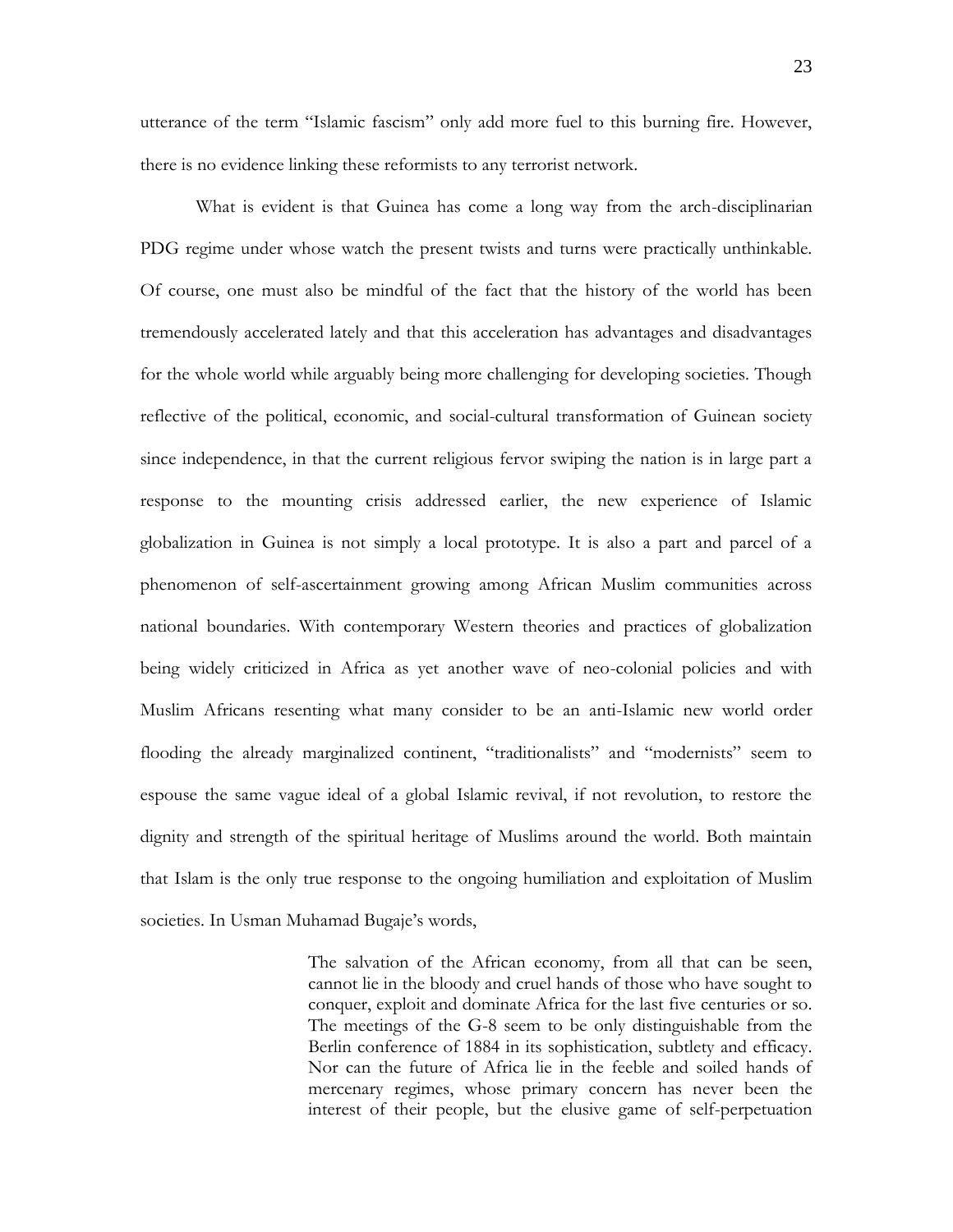which is pursued vigorously and recklessly until expiry of either the leader or the state that he heads…Africa's only hope seem [sic] to lie with an inward looking, independent, confident, committed and courageous leadership, which so far only the Islamic movements seem capable of providing (Bugaje 1999).

## **Conclusion**

With an estimate 85 to 87 % Muslims ranking Guinea among the most Islamized nation-states of West Africa, I would argue that no study of this country's past and present can be fully comprehensive without giving Islam its due consideration. Whether considered from the standpoint of early Mande and Fulani proselytism or the spiritual and political role of Islam in Guinean anti-colonial nationalism, or from that of the PDG ideological diplomacy or post-PDG self-decentralizing activism, Islam has played a central part in the delicate balance of statecraft/nation building and globalization.

One can put Guinea's case of Muslims' experience of globalization in a more comprehensive historical perspective by pointing out with John O. Voll that although Islamic activist movements emerge from a particular set of circumstances, they are more often than not characterized by an intricate combination of territoriality and universality in that they do not occur in isolation from the rest of the world (Voll 1982: 3). Therefore, it matters little whether activism occurs in what is considered the core of the Muslim world or in what is considered its peripheries (West Africa, in this particular case). Nor does it matter much whether it is viewed as a local, regional, or global phenomenon. What matters the most are the motives, the agenda, and the methods which activists advocate under a given set of circumstances, and the consequential marks of their actions on their immediate and distant political and socio-spiritual environments. From this perspective, both the PDG state-centered Islamic internationalization and the present neo-Salafian revivalist/reformist movement can be envisioned as Islamic activism.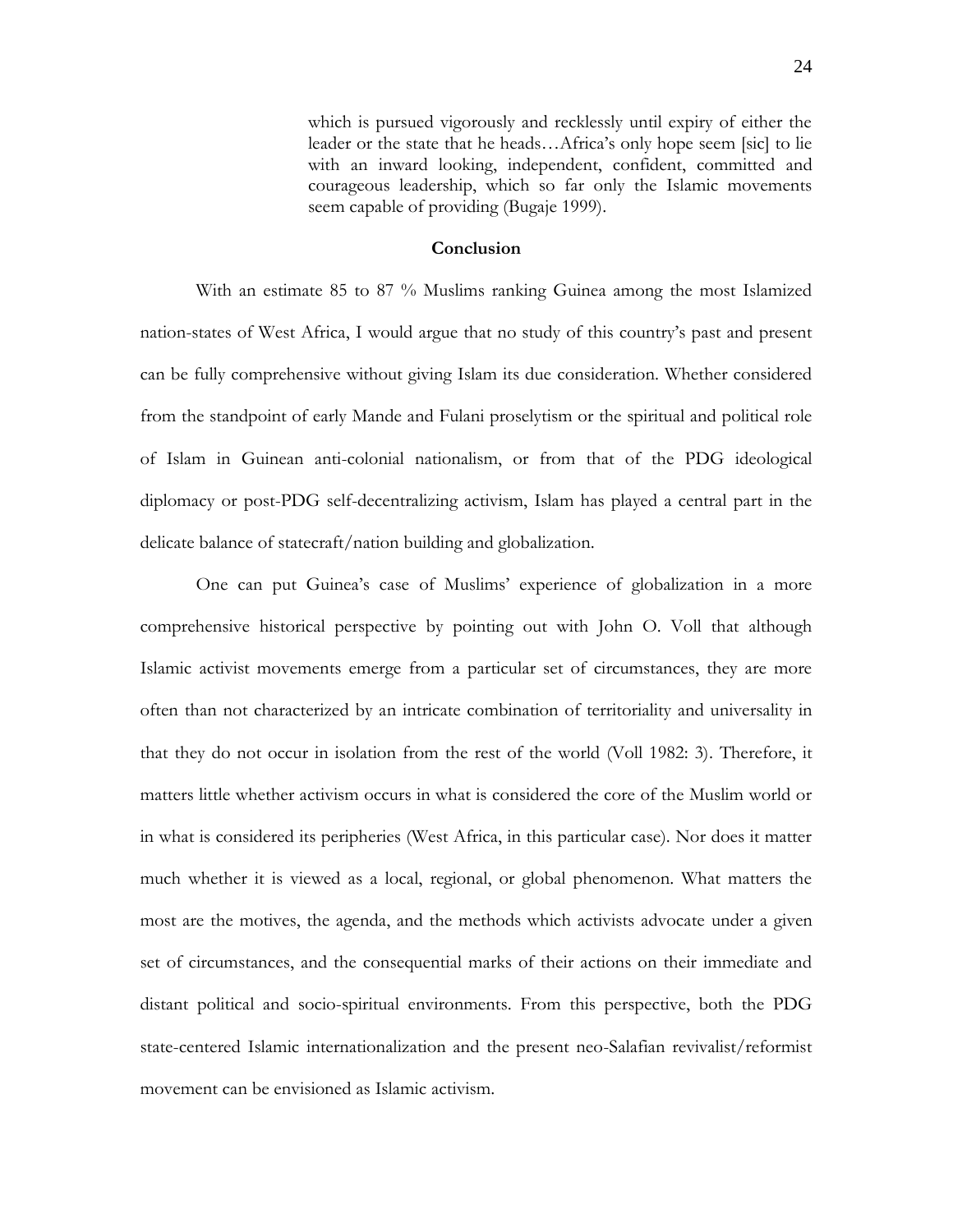The politicization of Islam by the secular regime of the PDG through the merger of the country's diverse Muslim forces under the National Islamic Council served this double purpose of nation building and globalization. While it is unclear in which direction of the dual endeavor the regime made its most lasting mark, one is inclined to suggest that this ideological single-party regime was able to effectively utilize Islam as a steppingstone toward ending its political and diplomatic isolation from the West. With the secretary general of the National Islamic Council also being the Minister of Islamic Affairs and head imam of the Great Faisal Mosque of Conakry (an infrastructure symbolizing the PDG institutionalized Islamic globalization built by Moroccans and financed by Saudi Arabia with \$28 million), the state immersed the Islamic faith in a sea of ideology, thus utilizing its most effective asset to efficaciously connect with the Muslim world at large and benefit substantially from the global auspices of Islam.

The current global crisis involving Islam as a prime target in the name of international security, as many Muslims see it, could not have come at a worse time for Guinea. The culture of rampant political corruption, poverty and revolving failure of governance having plagued General Lansana Conté's regime has also transformed the country slowly but surely into a breeding ground for all forms of extremism. The causes of this dire state of affairs reside in a variety of factors not least of which is the Bretton Woods Institutions' infamous Structural Adjustment Program, the shortsighted implementation of which suddenly produced an unprecedented volume of unemployment itself increasing exponentially as thousands of college graduates join each year this mass of left outs. These factors coupled with an anarchical opening of Guinea to the rest of the world have ultimately resulted in a rapid decline of hope and morality, lending a growing number of Guineans to questionable behavior.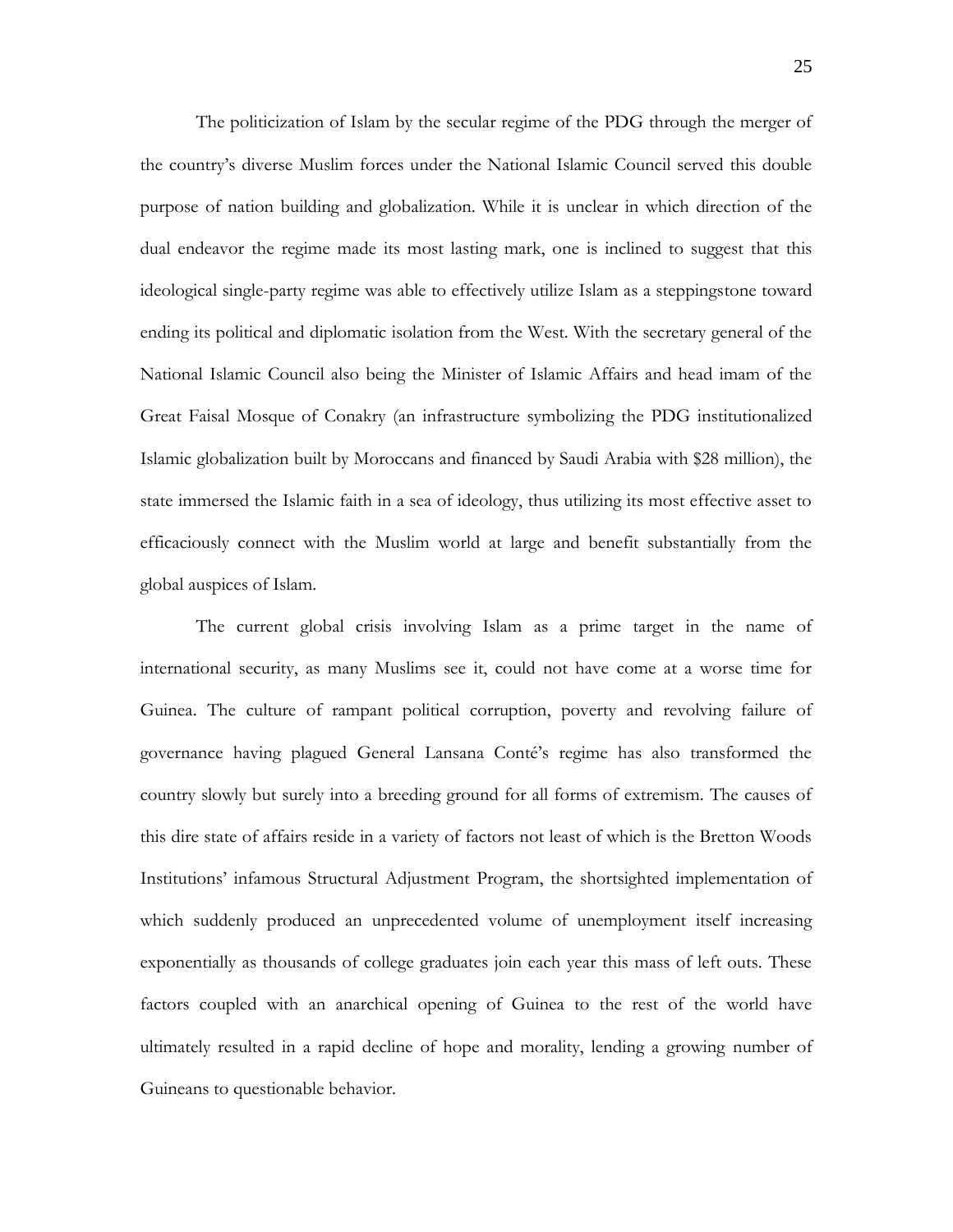I would, therefore, argue that neo-Salafian/Wahhabi activism is primarily aimed at Guinea's political and economic crisis and secondarily at what is widely perceived as Western neo-colonial new world order and plundering of African resources while supposedly promoting democracy and free trade. It must be noted though that like Muridiyya in Senegal and Ahmadiyya in Sierra Leone, for instance, Wahhabiyya in Guinea is not intrinsically anti-Western (though it is not exactly pro-Western either). In fact, some of this movement's most vocal leaders are reported to have repeatedly uttered: "we are 'anti-' no one. We are anti-anti-Islam and want only the welfare of our brothers and sisters in Islam here and around the world. Only those opposed to that welfare consider us to be anti-themselves." Arguably, this in itself makes Wahhabi activism in this West African nation-state a local manifestation of contemporary global Islamic revivalism whose underlying aim is the restoration of what it views as Islam's rightful authority over, and guidance for Muslims everywhere. This is perhaps what Voll means when he writes that Islamic activist movements do not occur in isolation and that they operate in the broader interactions of their time.

On the other hand, however, just as nineteenth- and twentieth-century secularist anarchists shook Europe the way they did, twenty-first-century religious organizations with political agendas outside mainstream Islam, or whatever world religion for that matter, are predisposed to shake or even reshape the world. Such organizations have demonstrated their extraordinary ability to transmute from moderate to extremist national forces and, ultimately, to international underground movements willing to resort to violence, unless adequate measures are taken. Such measures must include objective acknowledgement of the real problems that religious activists seek to solve and rational distinction between terrorism and legitimate reformism. This means, for instance, that when the state is the problem, as is mainly the case in Guinea, proper recognition of the fact must be followed by concrete and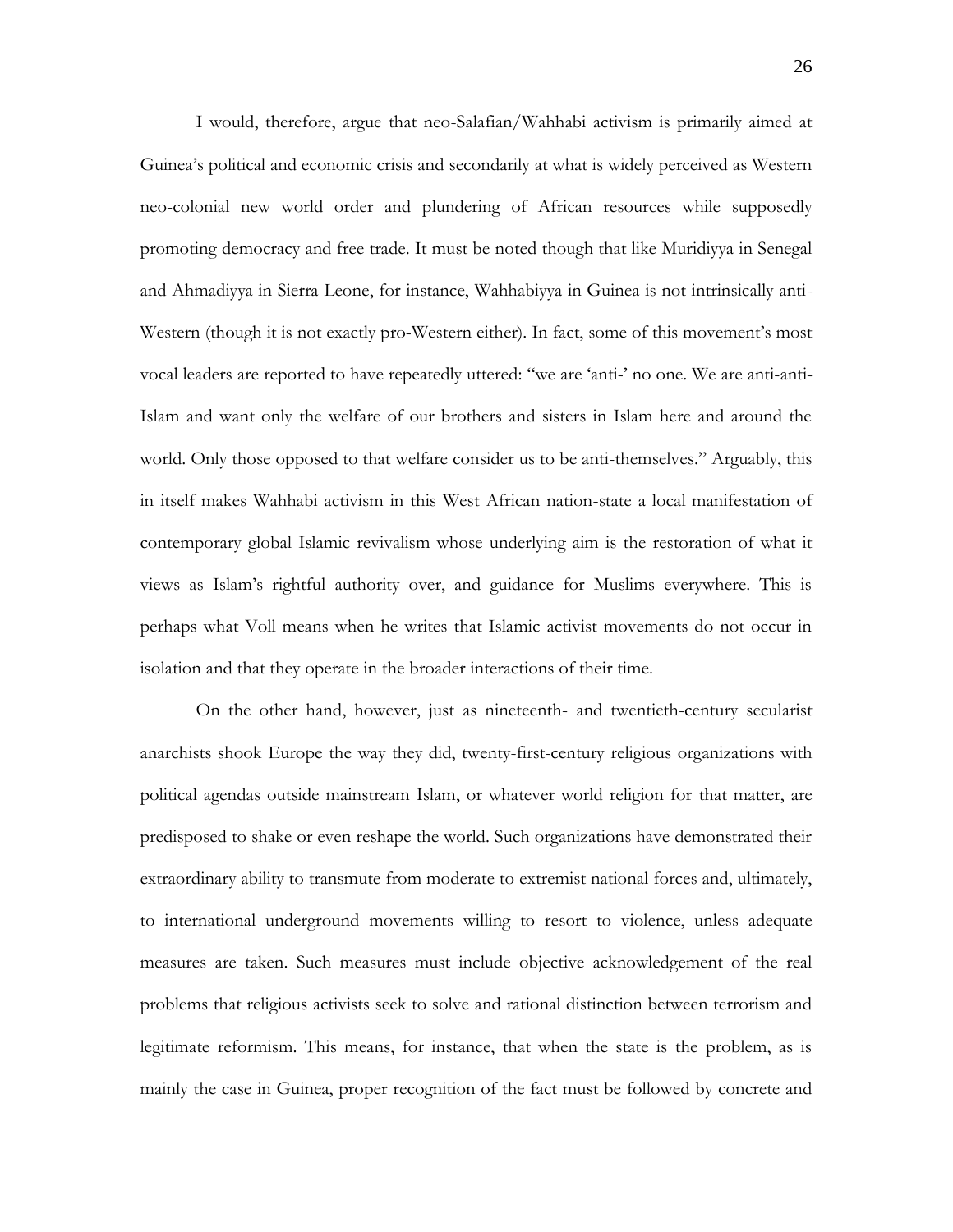reasonable action of positive change.

Viewed from the analytical perspective of Joel S. Migdal's "strong society and weak state" paradigm, the history of religious activism, political change, and social contradictions in Guinea is once and at the same time an issue of "deterioration of old social control" and "transformation of social organizations into state institution" (Migdal 1988: 86-96). It is so in that it has repeatedly challenged and often weakened existing mechanisms of state control, thereby forcing the state to reengineer social organizations—religious movements in this particular case—which it more or less successfully transforms into state institutions or, at least, as new mechanisms of social control. Whether with French colonialism, West African "theocratic" aristocracies, Sékou Touré's civilian autocracy or Lansana Conté's military junta, Islamic activism has, from time to time, cornered the state in a position of crisis and reconsideration leading to what Migdal terms triangular accommodation for political survival. Such political acrobatics rarely produced positive social results and are more likely to generate far-reaching crises in correlation with the current international situation.

International organizations and states, big and small, ought to face this historical fact realistically if lasting peace and security are to be restored. The emerging tendency to dismiss the historical relevance of the state in the name of globalization is at best a hypocritical argument and at worst an imperialistic doctrine. It is hypocritical because the dismissal applies mostly to the weaker states of the third world while at the same time the state in the developed world is undergoing an unprecedented consolidation in the name of security. It is imperialistic because the forced permeability of third world national borders to foreign interests whereby multinationals spearhead the mainly one-way economic traffic on the global highways differs from colonialism in form but not in substance. And yet, the same developed world is quick to "strongly urge" the states deemed obsolete to promote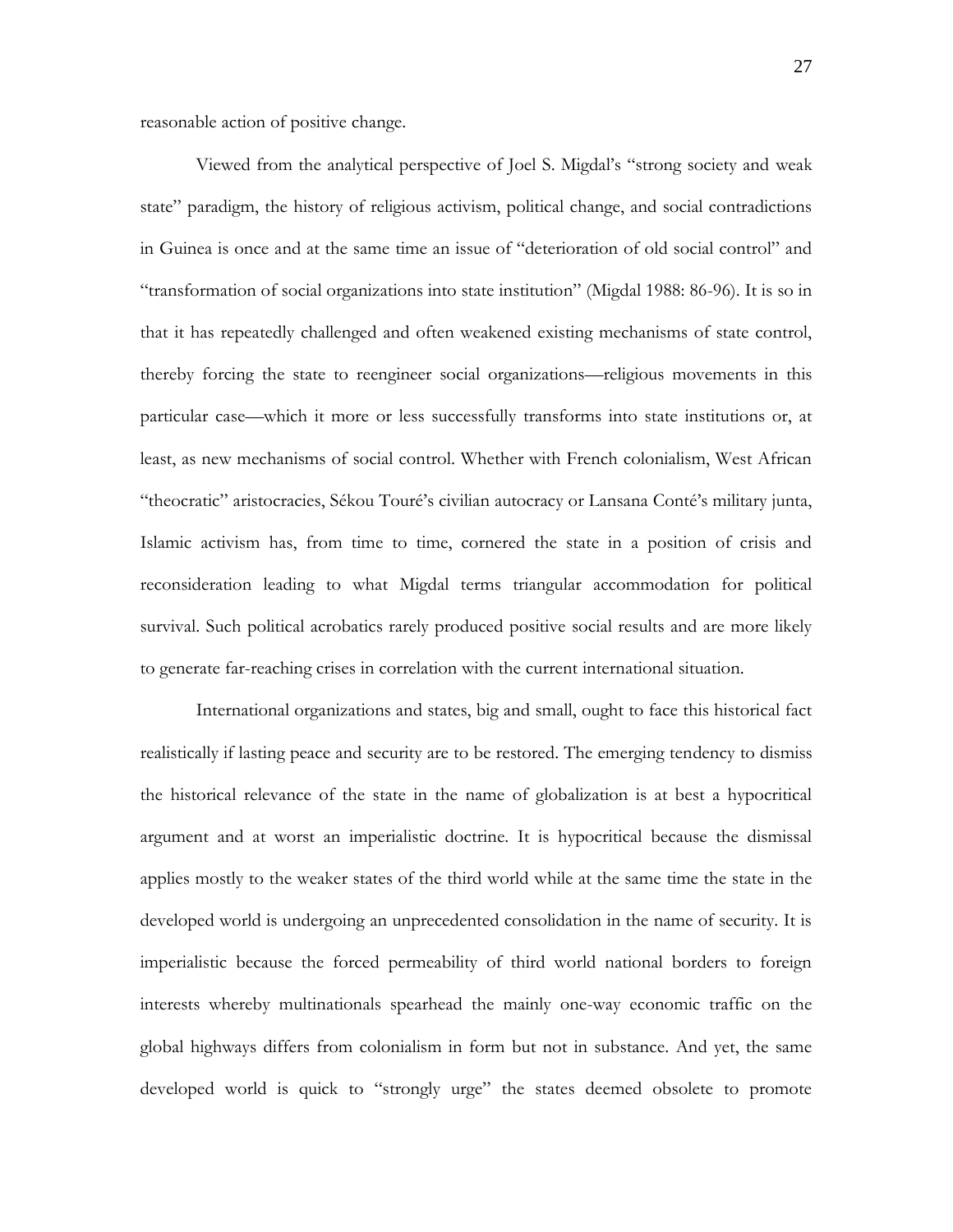democracy, protect human rights and, most of all, cooperate with powers under assault in their "war on terror" because, as President George W. Bush enunciated it, "either you are with us or with the terrorists."

The fact is that only when the responsibility is assumed in a way which favors the formation of a truly international community (in lieu and place of the current bodies of superpower-manipulated venues reminiscent of post-World War II international clientelism) will national leaderships be able to responsibly address the real causes of religious extremism. Only then could the world enjoy healthy international relations and only then could it reverse the current freefall from the wasteful Cold War maneuvers to a dreadful Cold Peace game whereby, as an American analyst put it, intimacy necessarily breeds contempt.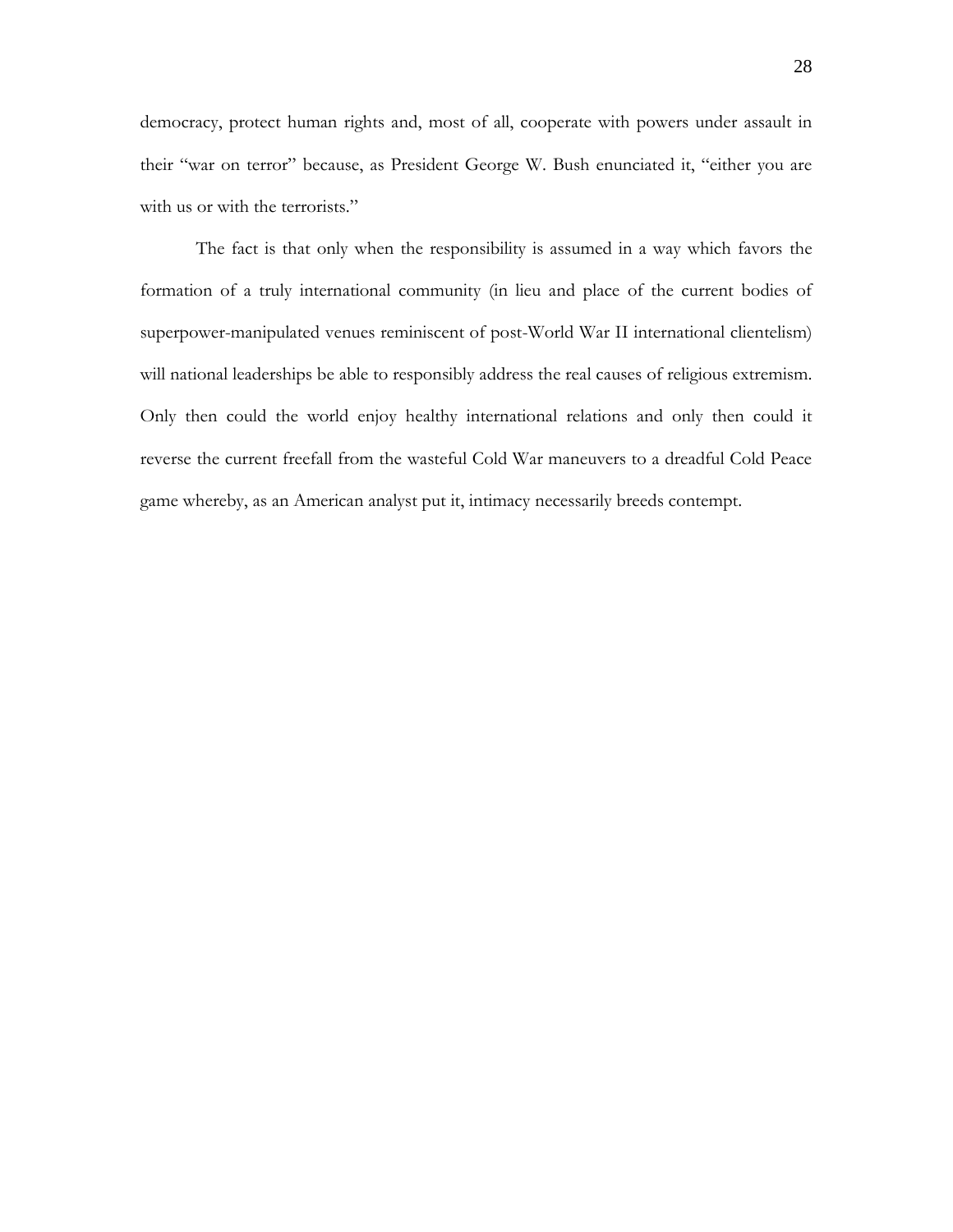#### **References**

Adamolekun, L. (1979) The Socialist Experience in Guinea, in C. G. Rosberg & T. M. Callaghy (Ed.) *Socialism in Sub-Saharan Africa* (Berkeley, Institute of International Studies), 61-82.

Anda, M. O. (2000) *International Relations in Contemporary Africa* (New York, University Press of America).

- Bachour, M. (1979) Une contribution sérieuse et efficace …à la Révolution socialiste dans le Tiers Monde, in *Horoya* (PEG), No 009/79, January 11, 1979, 3-4.
- Bugaje U. M. (1999) Islamic Movements and the Political Economy of Africa: an Overview of Sub-Saharan Africa. Available online at: [www.balli.co.uk](http://www.balli.co.uk/) (accessed January 2005).
- Camara, M. S. (2005) *His Master's Voice: Mass Communication and Single Party Politics in Guinea under Sékou Touré*  (Trenton, Africa World Press, Inc.). A comprehensive analysis of the different dimensions of the PDG Socialist Cultural Revolution can be found in this work.
- Cottam, M. L. and R. W. Cottam (2001) *Nationalism and Politics* (Boulder, Lynne Rienner).
- Davidson B. (1978) *Let Freedom Come* (Boston, Little Brown & Co).
- De Benoist, J-R. (1979) *La balkanisation de l'Afrique Occidentale Française* (Dakar, Nouvelles Éditions Africaines). In this classic work the author gives a detailed analysis of the historical process through which French West Africa was curved out.
- Froelich J. C. (1962) *Les musulmans d'Afrique Noire* (Paris, Éditions de l'Orante).
- Herman E. S. (1999) The Threat of Globalization. Available online at: [globalpolicy@globalpolicy.org](mailto:globalpolicy@globalpolicy.org) (accessed January 2005).
- Ismaël, A. F. (1979) La lutte commune…contre l'impérialisme et la réaction, in *Horoya* (PEG) No 11/79, January 13, 1979, 3.
- Kaba, L. (1974) *The Wahhabiyya: Islamic Reform and Politics in French West Africa* (Evanston: Northwestern University Press).
- Kodjo, E. (1987) *Africa Tomorrow* (New York, Continuum Publishing Co.).
- Lapidus I. M. (2000) *A History of Islamic Societies* (Second Edition) (Cambridge, Cambridge University Press).
- Levtzion, N. (2000) Islam in the Bilad al-Sudan to 1800, in N. Levtzion and R. L. Pouwels (Ed.) *The History of Islam in Africa* (Athens, Ohio University Press), 63-91.
- Mazrui, A. A. & T. K. Levine (ed.) (1986) *The Africans: A Reader* (London: Praeger).
- Migdal, J. S. (1988) *Strong Societies and Weak States* (Princeton, Princeton University Press).
- Moatassine, M. (1979) Nous saluons la lutte inlassable et courageuse que mène le Peuple de Guinée, in *Horoya* (PEG) No 009/79, January 11, 1979, 4-5.
- Sharma, A. (1993) *Our Religions* (New York, Harper Collins Publishers).
- Pfaff W. (1993) The Wrath of Nations: Civilization and the Furies of Nationalism (New York, Simon and Schuster).
- Reichmuch, S. (2000) Islamic Education and Scholarship in Sub-Saharan Africa, in N. Levtzion and R. L. Pouwels (Ed.) *The History of Islam in Africa* (Athens, Ohio University Press), 419-440.
- Rivière, C. (1971) *Mutations sociales en Guinée* (Paris, Éditions Marcel Rivière et Cie).
- Robinson, D. (2000) Revolutions in the Western Sudan, in N. Levtzion and R. L. Pouwels (Ed.) *The History of Islam in Africa* (Athens, Ohio University Press), 131-152.
- Robinson, D. (2004) *Muslim Societies in African History (New Approaches to African History)* (Cambridge, Cambridge University Press).
- Sanneh L. (1997) *The Crown and the Turban: Muslims and West African Pluralism* (Boulder, Westview Press).
- Tchidimbo, R-M. (1987) *Noviciat d'un évêque* (Paris, Éditions Fayard).
- Touré, S. (1964) *Guinean Revolution and Social Progress* (Tome X) (Cairo, SOP-Press).
- Triaud, J-L. (2000) Islam in Africa under French Colonial Rule, in N. Levtzion and R. L. Pouwels (Ed.) *The History of Islam in Africa* (Athens, Ohio University Press), 169-187.
- Vikor, K. S. (2000) Sufi Brotherhoods in Africa, in N. Levtzion and R. L. Pouwels (Ed.) *The History of Islam in Africa* (Athens, Ohio University Press), 441-476.
- Voll, J.O. (1982) *Islam: Continuity and Change in the Modern World* (Boulder, Westview Press).
- Wilks, I. (2000) The Juula and the Expansion of Islam into the Forest, in N. Levtzion and R. L. Pouwels (Ed.) *The History of Islam in Africa* (Athens, Ohio University Press), 93-115.
- Young, C. and T. Turner (1985) *The Rise and Decline of the Zairian State* (Madison, The University of Wisconsin Press).